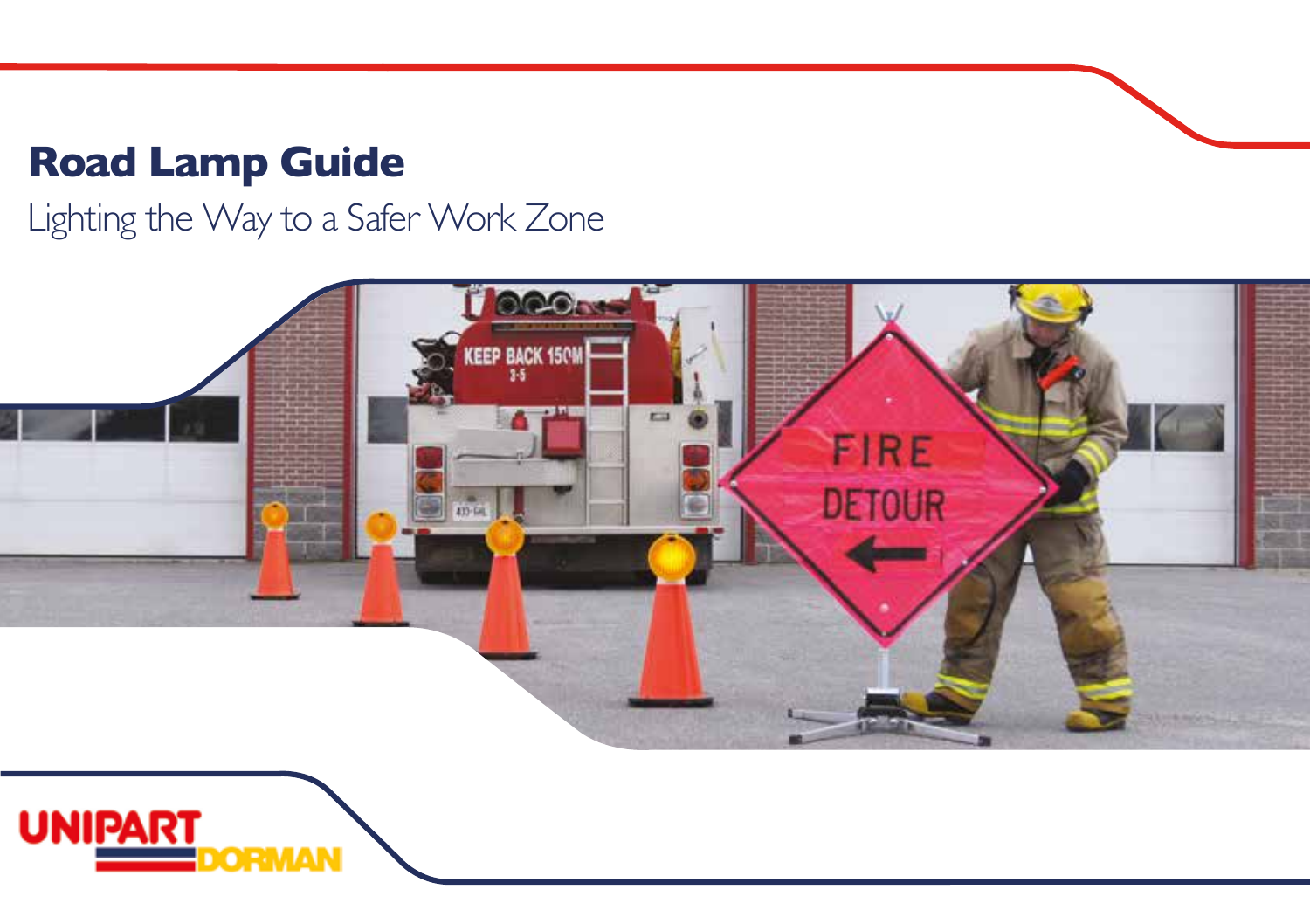## Contents:

- About Unipart Dorman
- **Product Selector Matrix**
- 3. Sequential Lamps
- 7. Low Intensity Lamps
- 14. High Intensity Lamps
- 18. Utility & Flagging Lamps
- 20. Vehicle Beacons
- 21. Lamp Accessories

## Over 130 years of Engineering Heritage as a Foundation for Excellence

Since its formation in the late 1800s Unipart Dorman has always shone a light on road worker safety.

Whether its with our own extensive traffic management lamp range or through numerous 3rd party lamps that we have designed at our state of the art manufacturing facility for our global partners.

Our lamp range covers numerous applications, including high and low intensity Work Zone Cone, Drum or Panel barricade models in both solar and battery. Utility and Flagging lamps and Vehicle Mounted Beacons through to our award winning 'Synchro', wireless sequential LED taper guides.

This guide has been developed to allow you to simply and quickly identify the lamp that best fits your requirements and each chapter is supported with handy hints and visuals which hopefully will assist you in making your choice.

Additional information can be found on our website www.unipartdorman.com including informational product training videos, data sheets, industry research and case studies, together with your local distributor contact details.

We trust you find this guide a useful tool and should you have any further questions please do not hesitate to contact our team who will be pleased to speak with you.

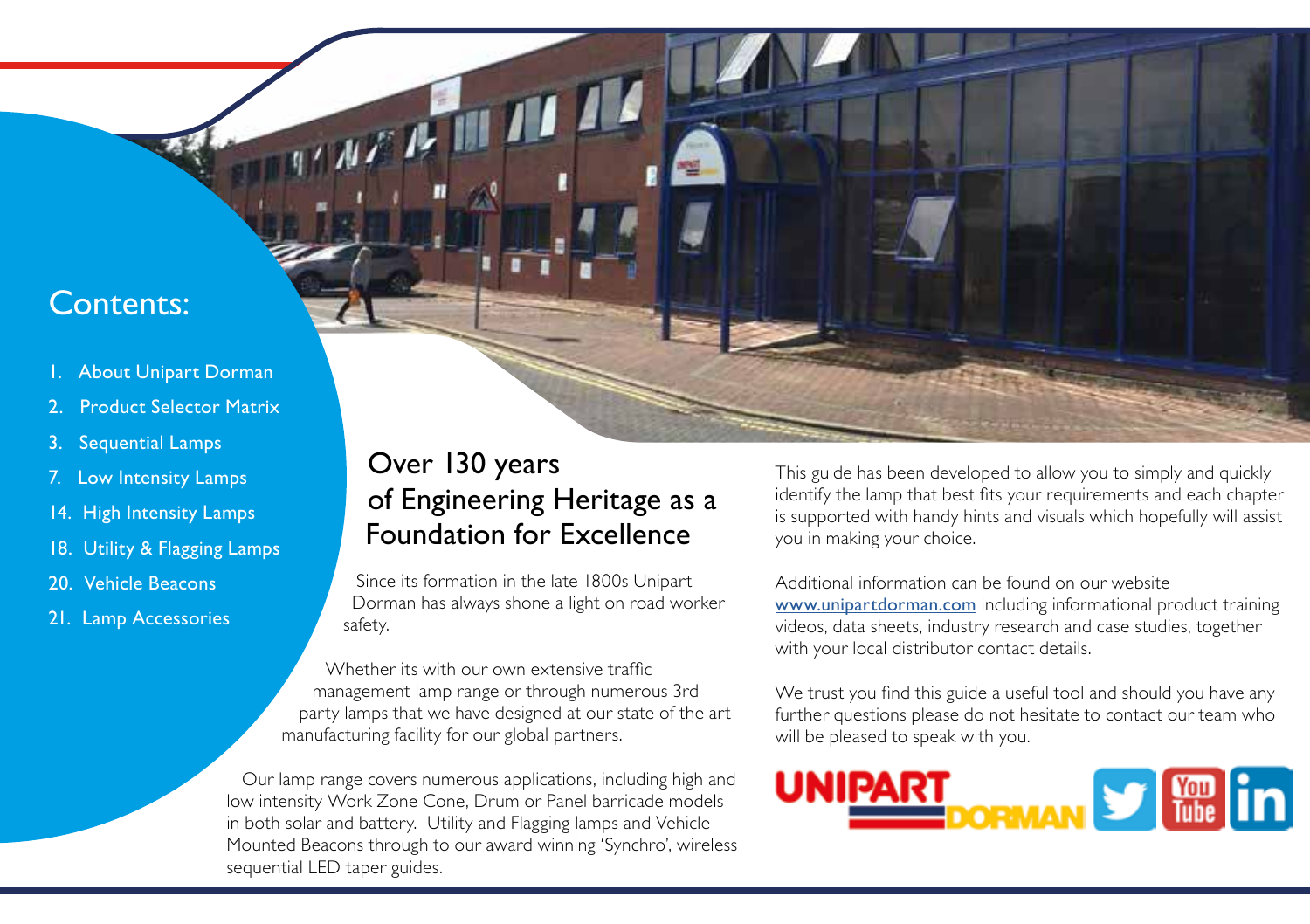### Product Selection Matrix

Please use this matrix to help identify the product that suits your application

|                           | ⋖<br>Type. | Type B   | $\cup$<br>Type | 360 Lens | Type A/C | Sequential Type | Sequential Type<br>B/C | Incandescent | G        | Visor    | 50% Dim                                             | Photocell Switch | Solar Panel | $\overline{\mathbb{C}}$<br>$\bigcap$ | 6V Battery | Rechargeable | Yellow Lens             | Red Lens | Blue Lens | Cone Mount | Barricade Bolt | Flagging |                                |
|---------------------------|------------|----------|----------------|----------|----------|-----------------|------------------------|--------------|----------|----------|-----------------------------------------------------|------------------|-------------|--------------------------------------|------------|--------------|-------------------------|----------|-----------|------------|----------------|----------|--------------------------------|
| SynchroGUIDE              |            |          |                |          |          |                 | $\times$               |              | $\times$ |          |                                                     |                  |             |                                      | $\times$   |              | $\times$                | $\times$ | $\times$  |            | $\times$       |          |                                |
| Pro-B-LITE Synchro        |            |          |                |          |          |                 | $\times$               |              | $\times$ |          |                                                     |                  |             |                                      |            | $\times$     | $\times$                | $\times$ | $\times$  |            | $\times$       |          | Sequential<br>Lamps            |
| ConeLITE Synchro          |            |          |                |          |          |                 | $\times$               |              | $\times$ |          |                                                     |                  |             |                                      | $\times$   |              | $\times$                | $\times$ | $\times$  | $\times$   |                |          |                                |
| Eco Synchro4D             |            |          |                |          |          | $\times$        |                        |              | $\times$ |          |                                                     | $\times$         |             | $\times$                             |            |              | $\times$                |          |           |            | $\times$       |          |                                |
| ConeLITE                  | $\times$   |          | $\times$       |          |          |                 |                        |              | $\times$ |          |                                                     | $\times$         |             |                                      | $\times$   |              | $\times$                | $\times$ | $\times$  | $\times$   |                |          |                                |
| AC4D                      |            |          |                |          | $\times$ |                 |                        |              | $\times$ |          |                                                     | $\times$         |             | $\times$                             |            |              | $\times$                | $\times$ |           |            | $\times$       |          | Low Intensity<br>Lamps         |
| AC4DSL                    |            |          |                |          | $\times$ |                 |                        |              | $\times$ |          |                                                     | $\times$         | $\times$    | $\times$                             |            |              | $\times$                | $\times$ |           |            | $\times$       |          |                                |
| <b>TrafiLITE</b>          |            |          |                |          | $\times$ |                 |                        | $\times$     | $\times$ |          |                                                     |                  |             |                                      | $\times$   |              | $\times$                | $\times$ | $\times$  |            | $\times$       |          |                                |
| <b>B4DH</b>               |            | $\times$ |                |          |          |                 |                        |              | $\times$ | $\times$ | $\times$                                            |                  |             | $\times$                             |            |              | $\times$                | $\times$ |           |            | $\times$       |          |                                |
| <b>B4DH-SL</b>            |            | $\times$ |                |          |          |                 |                        |              | $\times$ | $\times$ | $\times$                                            |                  | $\times$    | $\times$                             |            |              | $\times$                | $\times$ |           |            | $\times$       |          | High<br>Intensity<br>Lamps     |
| Trafi-B-LITE              |            | $\times$ |                |          |          |                 |                        |              | $\times$ |          |                                                     |                  |             |                                      | $\times$   |              | $\times$                | $\times$ | $\times$  |            | $\times$       |          |                                |
| <b>UniLAMP</b>            |            |          |                | $\times$ |          |                 |                        | $\times$     |          |          |                                                     |                  |             |                                      | $\times$   |              | $\overline{\mathsf{X}}$ | $\times$ | $\times$  | $\times$   |                |          |                                |
| FL360 flagging<br>Lantern |            |          |                | $\times$ |          |                 |                        |              | $\times$ |          |                                                     |                  |             | $\times$                             |            |              | Χ                       | $\times$ |           |            |                | $\times$ | Utility &<br>Flagging<br>Lamps |
| <b>Beacons</b>            |            |          |                |          |          |                 |                        |              |          |          | Please see page 20 for our range of Vehicle Beacons |                  |             |                                      |            |              |                         |          |           |            |                |          |                                |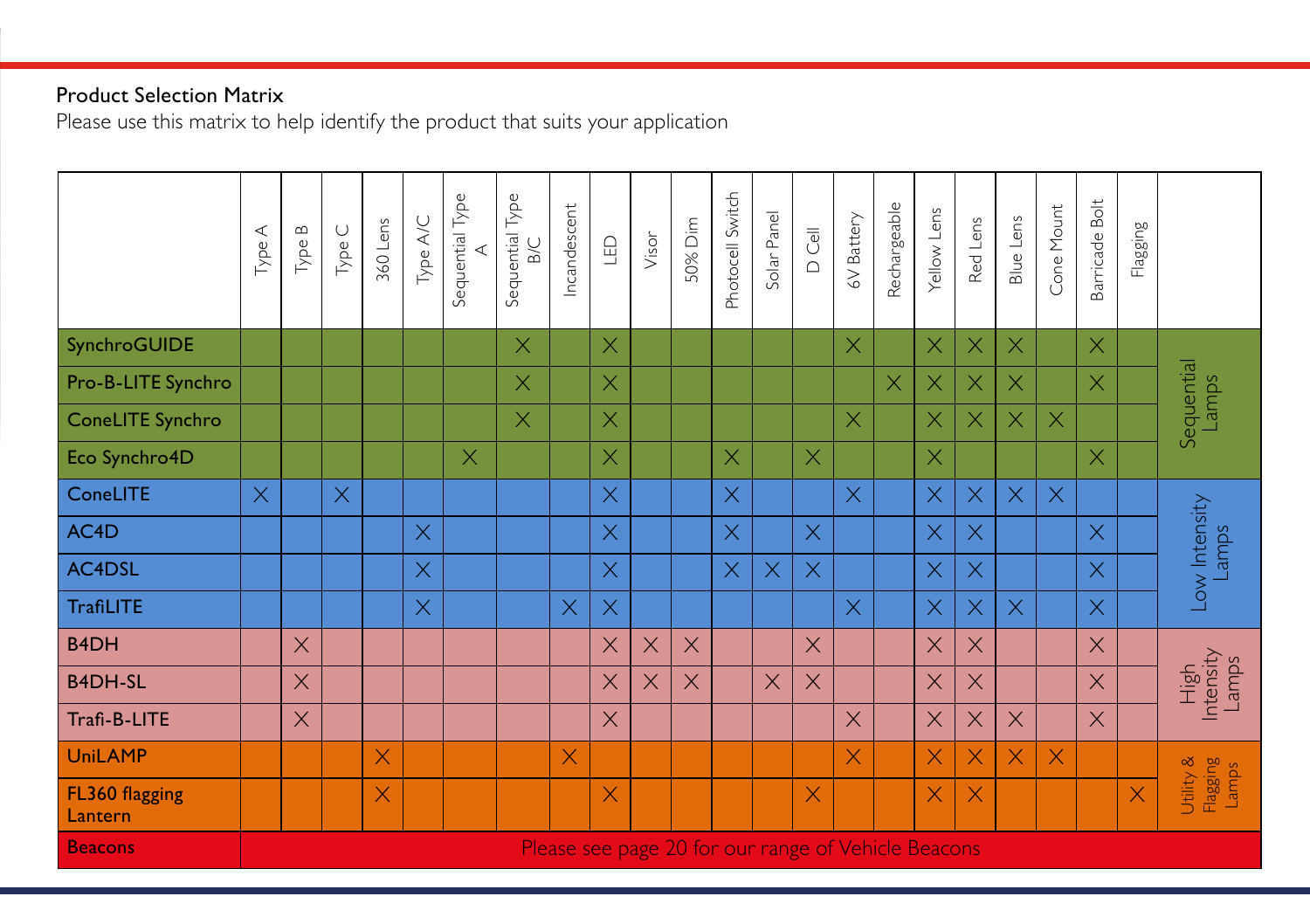# SynchroGUIDE MUTCD Compliance Assured



### BAB6N/AW/P/H/A1 (c/w bolt) BAB6N/AW/P/H/L1 (no bolt)

- Lamp is an LED combination Type B high intensity flash and Type C low intensity steady burn backlight, fully compliant to current FHWA ITE purchase specification for flashing and steady burn warning lights
- Lamp intensity meets Type B 35CD and Type C 2CD for the minimum first 168hrs of continuous use
- Lamp is Uni-directional, is visible at 1000 Feet on a sunny day and is designed for 24/7 operation
- Lightweight, may be self-certified for compliance with NCHRP-350 crash test standards
- Lamp meets minimum diameter of 7", includes  $\frac{1}{2}$ " retro-reflective ring around a minimum 300° of lens

- Key Deployment Features<br>• A series of sequential flashing warning lights may be placed on channelizing devices that form a merging taper in order to increase driver detection and recognition of the merging taper
- Lamps shall be spaced to match the channelizing device spacing requirements. Maximum operational spacing between lamps 60', Maximum operational stagger between lamps 7'
- Channelizing devices include vertical panels and drums
- Ensure your sequential lights have a constant steady Type C backlight to illuminate taper and provide effective directional aid, particularly at night time
- Lamps should be able to be deployed in any order and will auto sequence once switched on to ensure, the successive flashing of the sequential warning lights shall occur from the upstream end of the merging taper to the downstream end of the merging taper in order to identify the desired vehicle path
- Each warning light in the sequence shall be flashed at a rate of 60 times per minute
- Actual continuous run time varies by battery type up to maximum 1870hrs from 2 off DAAB50
- 
- Emergency Service lenses are available in Red and Blue<br>Will operate off 1 or 2 6V lantern batteries or 4 D cell cartridges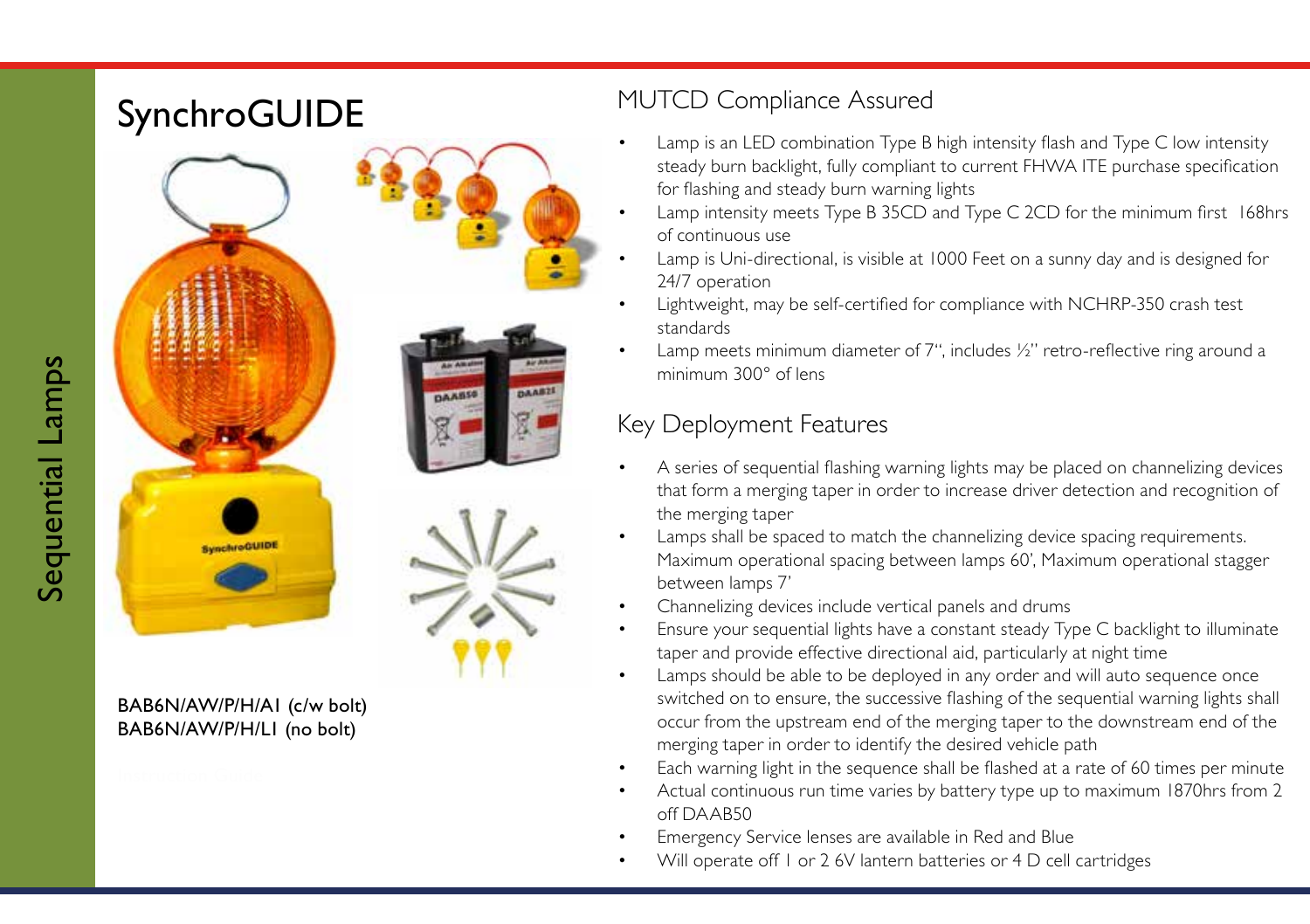# ConeLITE Synchro MUTCD Compliance Assured









CSB6N/AA/P/N/LA (Amber) CSB6N/AA/P/N/LA (Blue) CSB6N/AA/P/N/LA (Red)

- Lamp is an LED combination Type B high intensity flash and Type C low intensity steady burn backlight, fully compliant to current FHWA ITE purchase specification for flashing and steady burn warning lights
- Lamp Intensity meets Type B 35CD and Type C 2CD for the minimum first 168hrs of continuous use
- Lamp is Uni-directional, is visible at 1000 Feet on a sunny day and is designed for 24/7 operation
- Lamp independently tested to MASH crash worthy standards
- Lamp meets minimum diameter of 7", includes ½" retro-reflective ring around a minimum 300° of lens

- A series of sequential flashing warning lights may be placed on channelizing devices that form a merging taper in order to increase driver detection and recognition of the merging taper
- Lamps shall be spaced to match the channelizing device spacing requirements. Maximum operational spacing between lamps 60' , Maximum operational stagger between lamps 7'
- Channelizing devices include 36" cones. (36" cone required to meet 30" road surface lens clearance)
- Ensure your sequential lights have a constant steady Type C backlight to illuminate taper and provide effective directional aid, particularly at night time
- Cone mount auto activates lamp, rapid deployment ideal for short duration, no switch or bolts to drop. Lamp body folds to hold battery and present carry handle
- Lamps should be able to be deployed in any order and will auto sequence once dropped on cone to ensure, the successive flashing of the sequential warning lights shall occur from the upstream end of the merging taper to the downstream end of the merging taper in order to identify the desired vehicle path
- Each warning light in the sequence shall be flashed at a rate of 60 times per minute
- Actual continuous run time varies by battery type up to maximum 1100hrs from 1 off DAAB50
- Emergency Service lenses are available in Red and Blue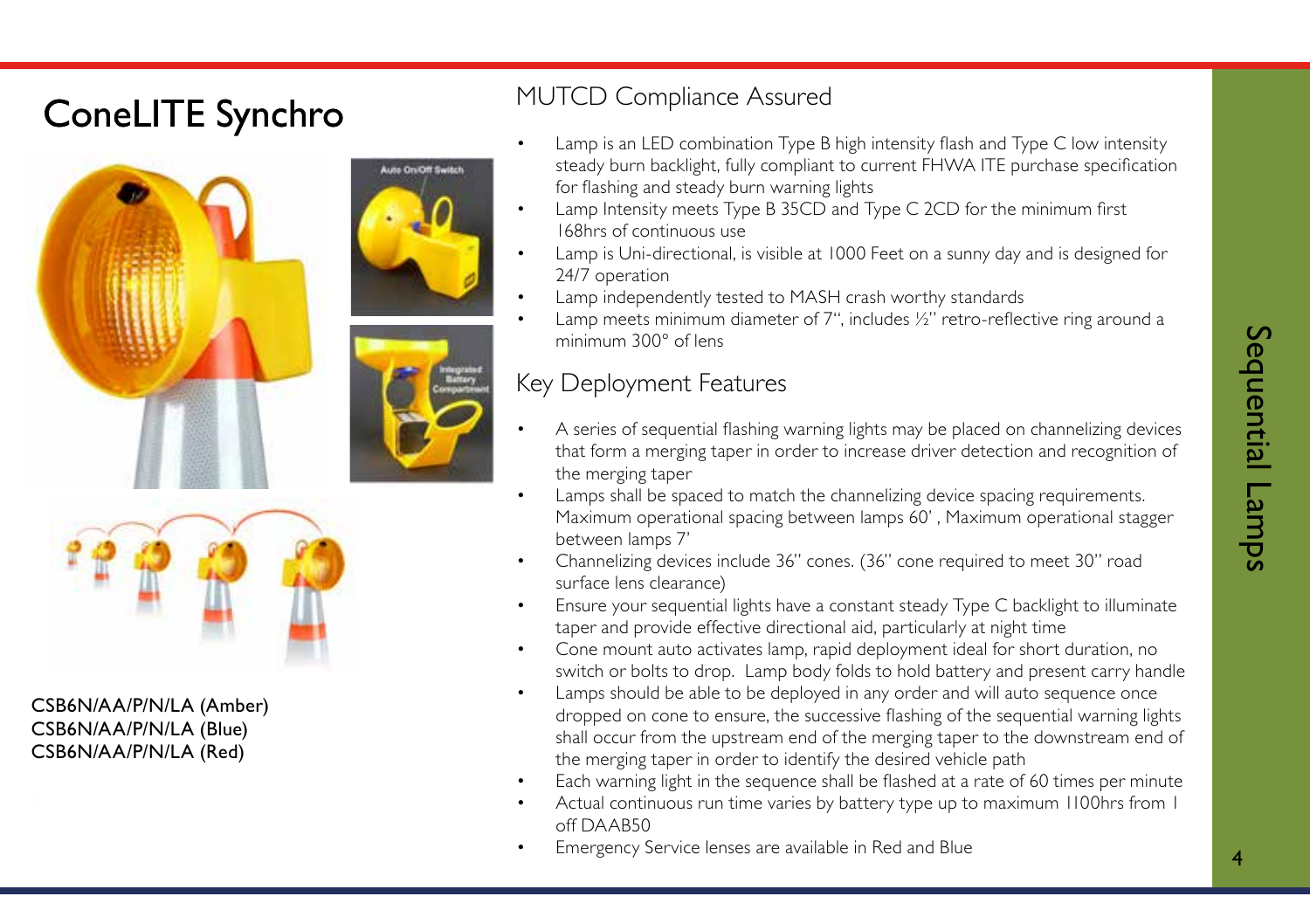# ProBLITE Synchro MUTCD Compliance Assured



PSB6N/AO/P/H/AA(AMBER) PSB6N/RO/P/H/AA (RED) PSB6N/BO/P/H/AA(BLUE) ProBASE 5 Charger - PD65.64002

- Lamp is an LED combination Type B high Intensity flash and Type C low intensity steady burn backlight and is designed in accordance with current FHWA ITE purchase specification for flashing and steady burn warning lights
- Lamp Intensity exceeds Type B 35CD and Type C 2CD
- Lamp is Uni-directional, and is visible at 1000 Feet on a sunny day
- Lightweight, may be self-certified for compliance with NCHRP-350 crash test standards
- Lamp meets minimum diameter of 7", includes  $\frac{1}{2}$ " retro-reflective ring around a minimum 300° of lens

- Lamps are designed specifically for short term emergency service use, supplied in a 5 lamp kit with integrated rechargeable batteries and charging tray
- A series of sequential flashing warning lights may be placed on channelizing devices that form a merging taper in order to increase driver detection and recognition of the merging taper
- Lamps shall be spaced to match the channelizing device spacing requirements
- Maximum operational spacing between lamps 60', Maximum operational stagger between lamps 7'
- Channelizing devices include vertical panels and drums.
- Ensure your sequential lights have a constant steady Type C backlight to illuminate taper and provide effective directional aid, particularly at night time
- Lamps should be able to be deployed in any order and will auto sequence once switched on to ensure, the successive flashing of the sequential warning lights shall occur from the upstream end of the merging taper to the downstream end of the merging taper in order to identify the desired vehicle path
- Each warning light in the sequence shall be flashed at a rate of 60 times per minute
- Recharge time 4 hrs, recharge cycles 2000, run time varies by colour, Amber and Red 24hrs, Blue 7hrs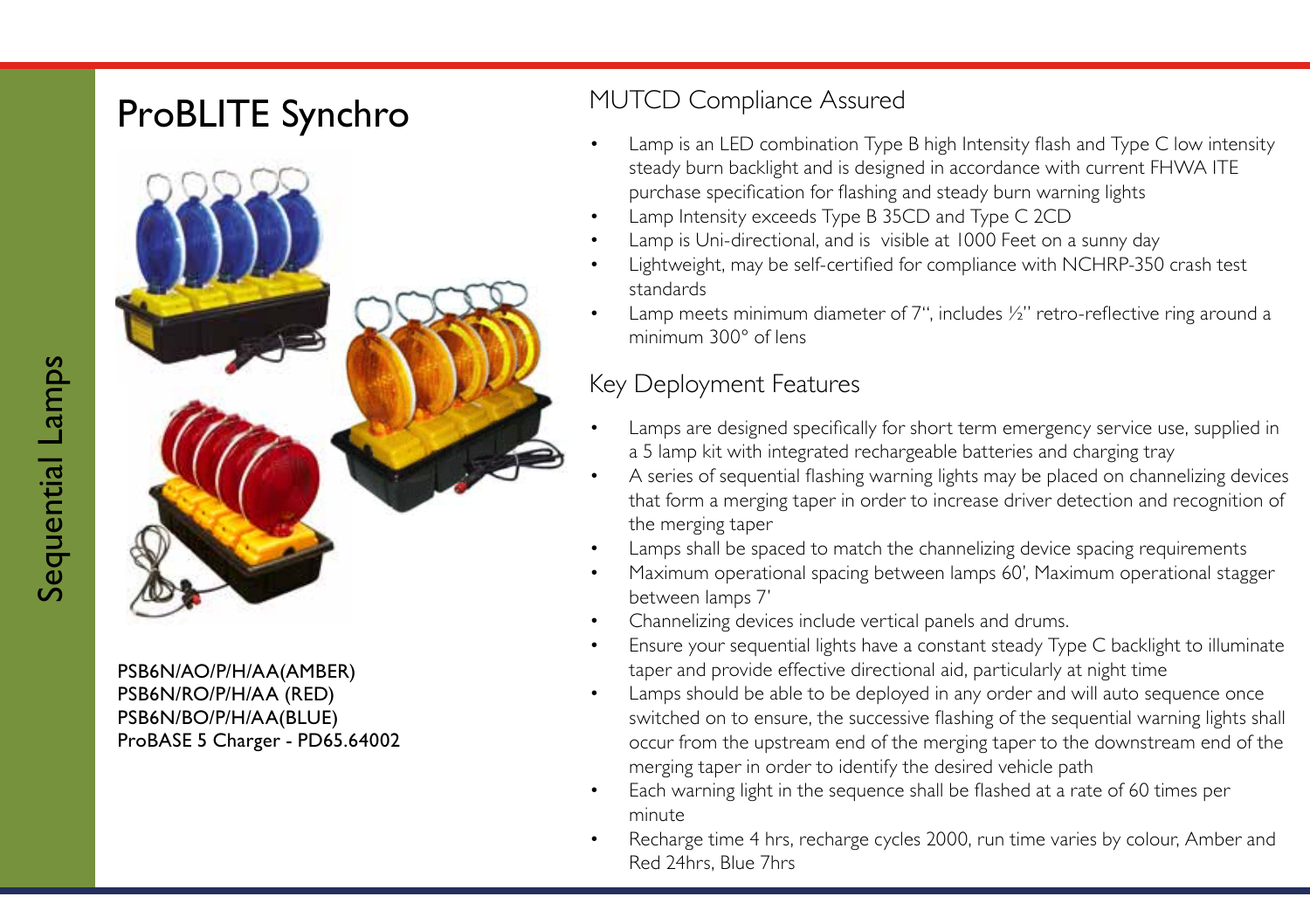## Eco Synchro4D MUTCD Compliance Assured



ESD6S/AW/P/N/YA

- Lamp is an LED Sequential Type A model, fully compliant to current FHWA ITE purchase specification for flashing and steady burn warning lights
- Lamp Intensity meets Type A 4CD for the minimum first 168hrs of continuous use
- Lamp is Uni-directional, photcell controlled for dusk until dawn operation
- Lightweight, may be self-certified for compliance with NCHRP-350 crash test standards
- Lamp meets minimum diameter of 7", includes  $\frac{1}{2}$ " retro-reflective ring around a minimum 300° of lens

- Key Deployment Features<br>• A series of sequential flashing warning lights may be placed on channelizing devices that form a merging taper in order to increase driver detection and recognition of the merging taper
- Lamps shall be spaced to match the channelizing device spacing requirements. Maximum operational spacing between lamps 60', maximum operational stagger between lamps 7'
- Channelizing devices include vertical panels and drums
- Lamp has concealed On/Off and Mode buttons in lens which are activated using special key provided
- The On/Off button is used to power up the lamp, the Mode button can be used to force a functional test of the taper sequence, if installed during daytime, by pressing it on the lead lamp (note this is optional)
- Automatic operation is from dusk until dawn, via photocell with no intervention required, once initially switched on
- Lamps can be deployed in any order and will auto sequence once switched on to ensure the successive flashing of the sequential warning lights from the upstream end of the merging taper to the downstream end of the merging taper to identify the desired vehicle path
- Each warning light in the sequence shall be flashed at a rate of 60 times per minute
- Actual continuous run time varies by battery type up to circa 6 months on 4 off D cell ANSI 13 Type batteries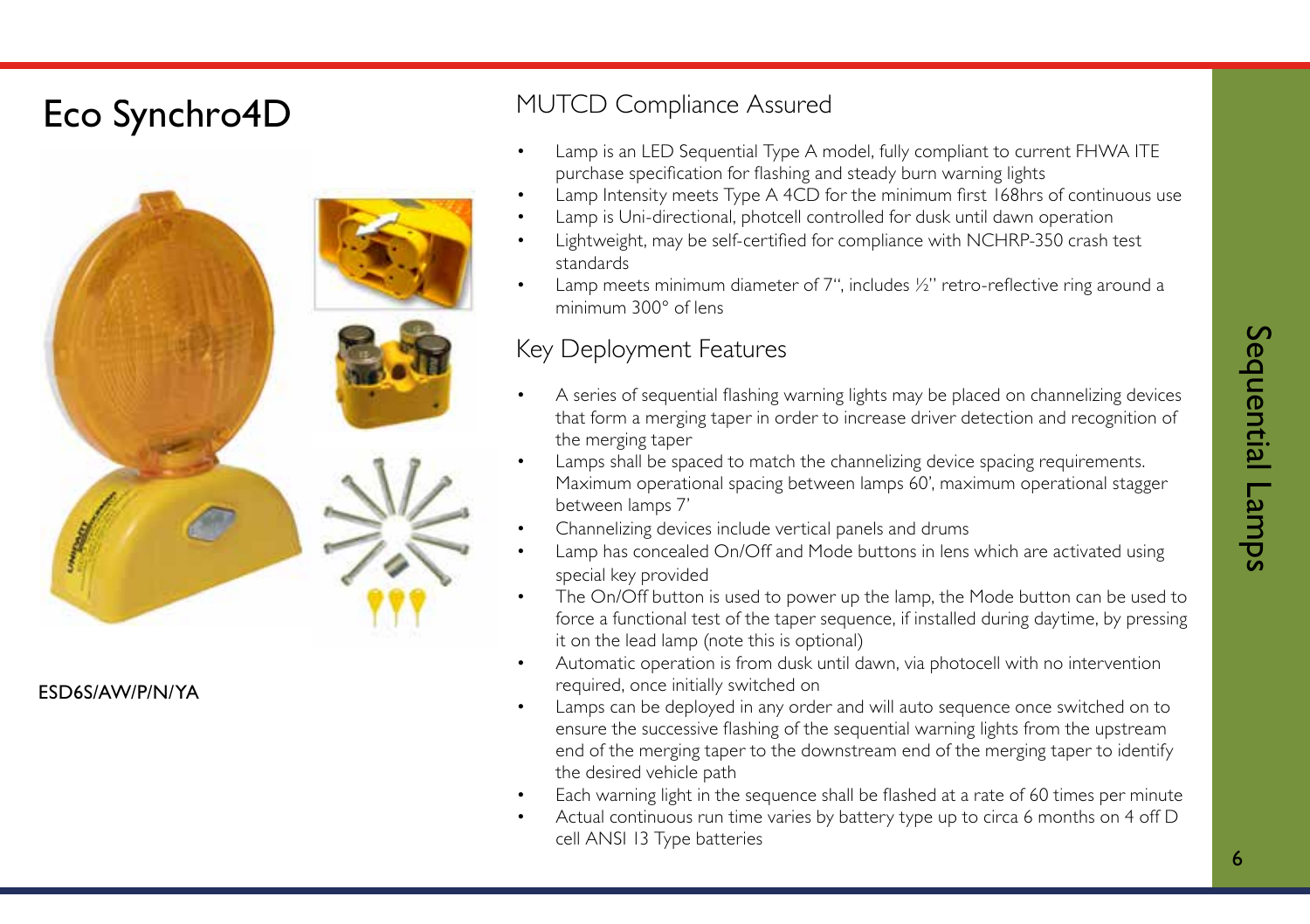



*This image is for lens colour guidance only - the lamp is a ConeLITE Synchro*

### CCL6S/AA/P/N/LA (Flash) CCL2S/AA/P/N/LA (Steady)

## ConeLITE MUTCD Compliance Assured

- Lamp is LED, available as either a Type A low intensity flash or Type C low intensity steady burn and is designed in accordance with current FHWA ITE purchase specification for flashing and steady burn warning lights
- Lamp Intensity meets Type A 4CD /Type C 2CD for the minimum first 336/168hrs of continuous use
- Lamp is uni-directional, is visible at 3000 Feet and is designed for nighttime operation only via photocell
- Lamp independently tested to MASH crash worthy standards
- Lamp meets minimum diameter of 7", includes  $\frac{1}{2}$ " retro-reflective ring around a minimum 300° of lens

- Lamp shall be spaced to match the channelizing device spacing requirements. The maximum spacing for warning lights should be identical to the channelizing device spacing requirements
- Lamp is an useful supplement to retro-reflectorization on 36" cone channelizing devices
- Lamp is effective in attracting road users' attention on approach to a potentially hazardous area
- Type C warning lights may be used during nighttime hours to delineate the edge of the traveled way
- When used to delineate a curve, Type C warning lights should only be used on devices on the outside of the curve, and not on the inside of the curve
- Channelizing devices include 36" cones (36" cone required to meet 30" road surface lens clearance)
- Cone mount auto activates lamp, rapid deployment ideal for short duration, no switch or bolts to drop. Lamp body folds to hold battery and present carry handle
- Actual continuous run time varies by battery type up to maximum Type A low intensity flash of 700 days or Type C low intensity steady burn of 301 days from 1 off DAAB25
- Emergency Service lens colours are available in Red and Blue
- Will operate off 1 6V lantern battery or 4 D cell cartridges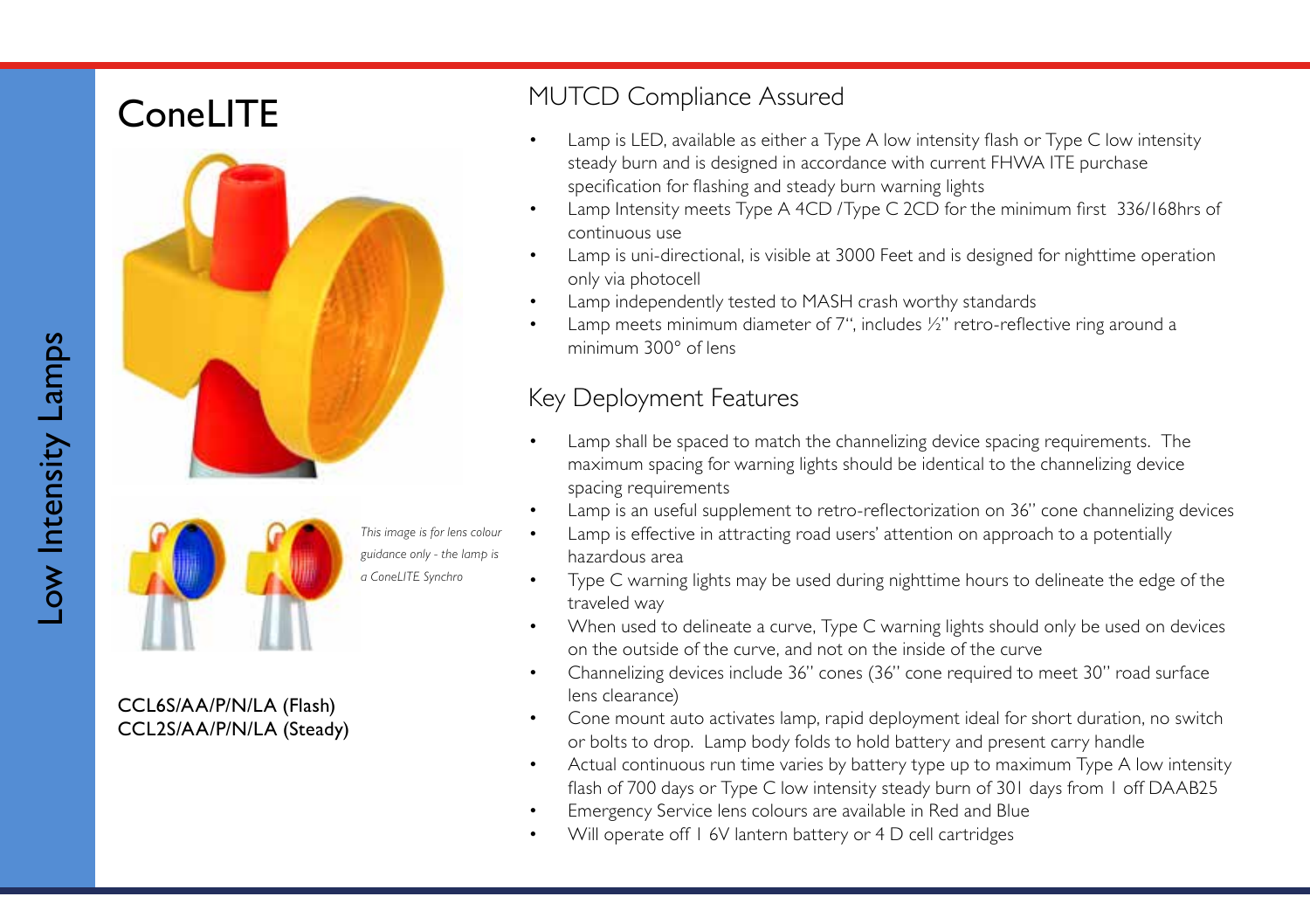

AC4D(Yellow) AC4D-OR(Orange) AC4D-BK(Black) AC4D-GR(Green) AC4D-BL(Blue)

- AC4D MUTCD Compliance Assured<br>• Lamp is an LED 3 way operation Type A low intensity flash, Type C low intensity steady burn and off, fully compliant to current FHWA ITE purchase specification for flashing and steady burn warning lights
	- Lamp intensity meets Type A 4CD /Type C 2CD for the minimum first 336/168hrs of continuous use
	- Lamp is bi-directional, is visible at 3000 Feet and is designed for night time operation only via photocell
	- Lightweight, may be self-certified for compliance with NCHRP-350 crash test standards
	- Lamp meets minimum diameter of 7", includes  $\frac{1}{2}$ " retro-reflective ring around a minimum 300° of lens

- Key Deployment Features<br>• Lamp shall be mounted on signs or channelizing devices in a manner that, if hit by an errant vehicle, will not be likely to penetrate the windshield
- Lamp shall be spaced to match the channelizing device spacing requirements. The maximum spacing for warning lights should be identical to the channelizing device spacing requirements
- Lamp is an useful supplement to retro-reflectorization on signs and channelizing devices
- Lamp is effective in attracting road users' attention on approach to a potentially hazardous area, when mounted on advance work zone warning signs
- Channelizing devices include vertical panels, drums, barricades, and longitudinal channelizing devices
- Lamp should be mounted a minimum height of 30" from road surface to bottom of lens
- Type C warning lights may be used during nighttime hours to delineate the edge of the traveled way
- When used to delineate a curve, Type C warning lights should only be used on devices on the outside of the curve, and not on the inside of the curve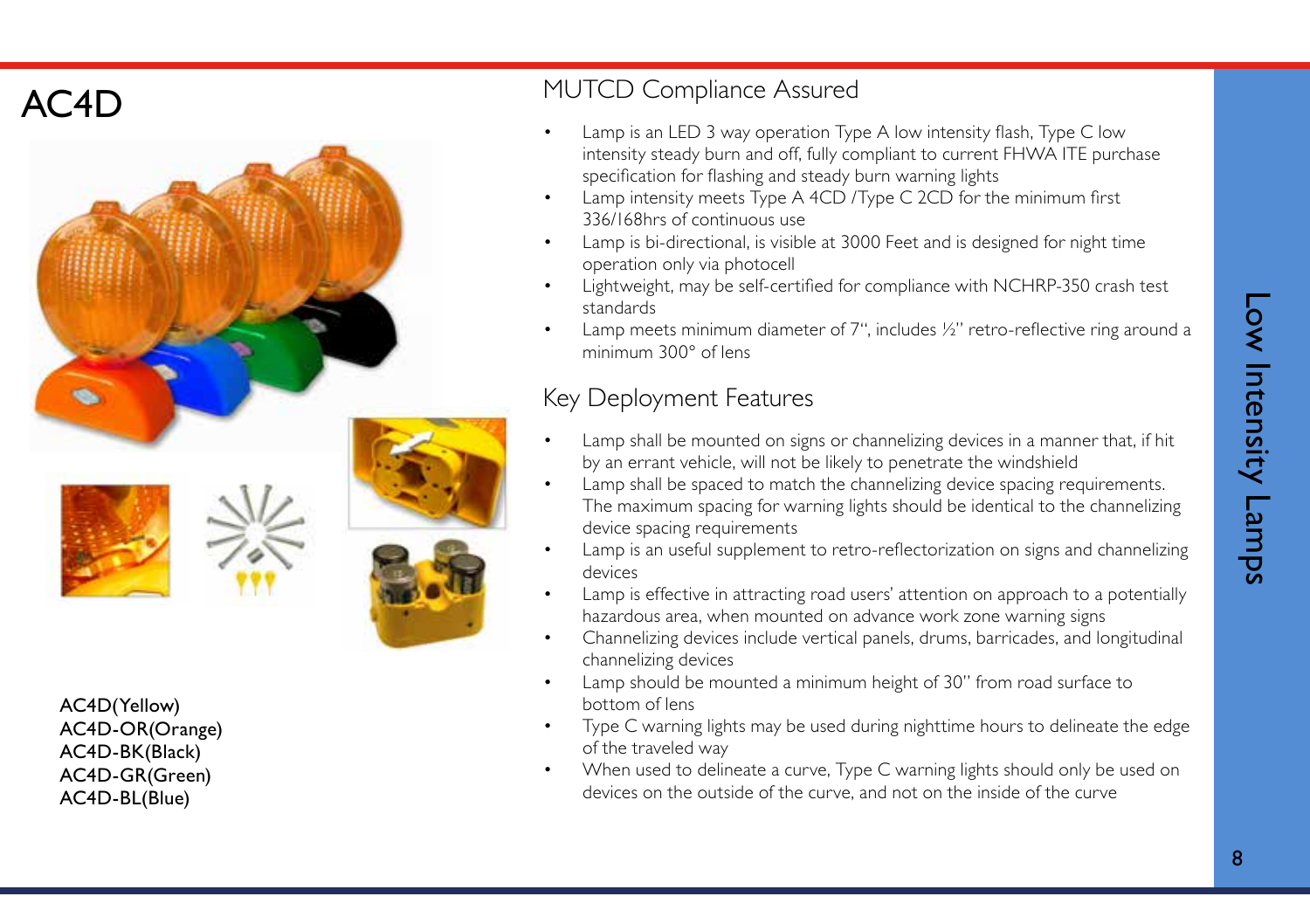# AC4DSL-NL





- Lamp is powered by "smart circuit " solar panel with lens integrated solar rechargeable battery cells, back up D-cell batteries, or a combination of both
- Lamp is an LED, 3 way operation Type A low intensity flash, Type C low intensity steady burn and off, fully compliant to current FHWA ITE purchase specification for flashing and steady burn warning lights
- Lamp intensity meets Type A 4CD /Type C 2CD for the minimum first 336/168hrs of continuous use
- Lamp is bi-directional, is visible at 3000 Feet and is designed for night time operation only via photocell
- Lightweight, may be self-certified for compliance with NCHRP-350 crash test standards
- Lamp meets minimum diameter of 7", includes ½" retro-reflective ring around a minimum 300° of lens

### Key Deployment Features

- Solar power provides longer operational life, charging even in overcast conditions and greatly reduces the frequency of battery changes thus increasing worker safety and reducing battery disposal costs
- Maintenance free operational life is circa 5 yrs in optimal conditions with our "Smart Circuit" solar technology, no more trickle charging of D cells
- Lens integrated solar cells charge time: 23 hrs in optimal sunlight. Solar cell battery life: Flashing mode (from full charge) - 9 days. Solar cell battery life: Steady-Burn mode (from full charge) - 7 days. It is recommended that 4 D cell batteries be installed for optimal performance in all locations
- Lamp shall be mounted on signs or channelizing devices in a manner that, if hit by an errant vehicle, will not be likely to penetrate the windshield
- Lamp shall be spaced to match the channelizing device spacing requirements. The maximum spacing for warning lights should be identical to the channelizing device spacing requirements
- Lamp is an useful supplement to retro-reflectorization on signs and channelizing devices
- Lamp is effective in attracting road users' attention on approach to a potentially hazardous area, when mounted on advance work zone warning signs
- Channelizing devices include vertical panels, drums, barricades, and longitudinal channelizing devices
- Lamp should be mounted a minimum height of 30" from road surface to bottom of lens
- Type C warning lights may be used during night time hours to delineate the edge of the traveled way

AC4DSL-NL(Yellow)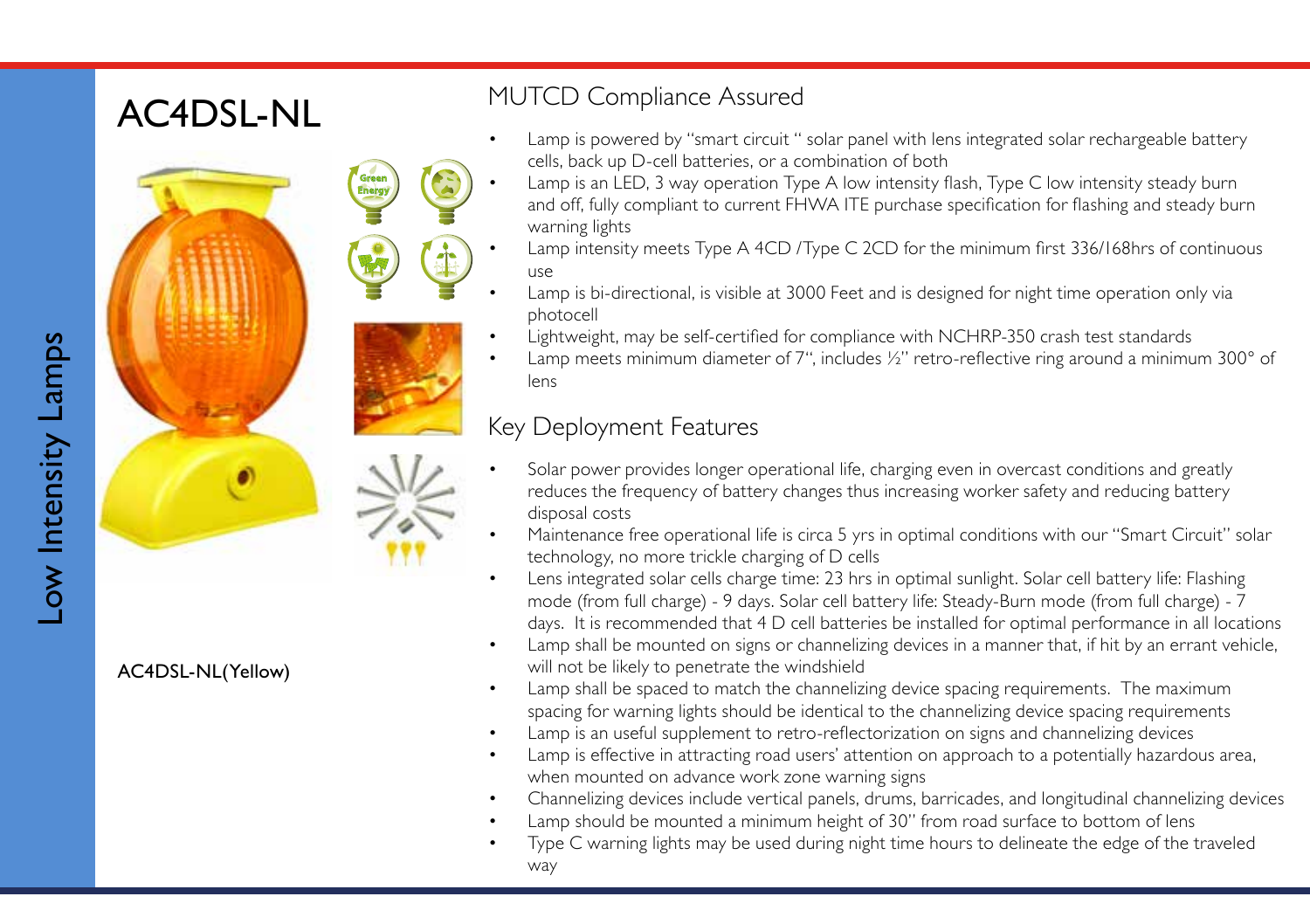## AC4D- DB



### MUTCD Compliance Assured

- Lamp is an LED 3 way operation Type A low intensity flash, Type C low intensity steady burn and off, fully compliant to current FHWA ITE purchase specification for flashing and steady burn warning lights
- Lamp intensity meets Type A 4CD /Type C 2CD for the minimum first 336/168hrs of continuous use
- Lamp is bi-directional, is visible at 3000 Feet and is designed for night time operation only via photocell
- Lightweight, may be self-certified for compliance with NCHRP-350 crash test standards
- Lamp meets minimum diameter of 7", includes  $\frac{1}{2}$ " retro-reflective ring around a minimum 300° of lens

- Lamp is specifically designed to fit on both fixed signs and portable sign stands including fold and roll, the detachable base enhances crash worthiness
- Lamp is an useful supplement to retro-reflectorization on both fixed signs and portable sign stands
- Lamp is effective in attracting road users' attention on approach to a potentially hazardous area, when mounted on advance work zone warning signs
- Lamp should be mounted a minimum height of 30" from road surface to bottom of lens
-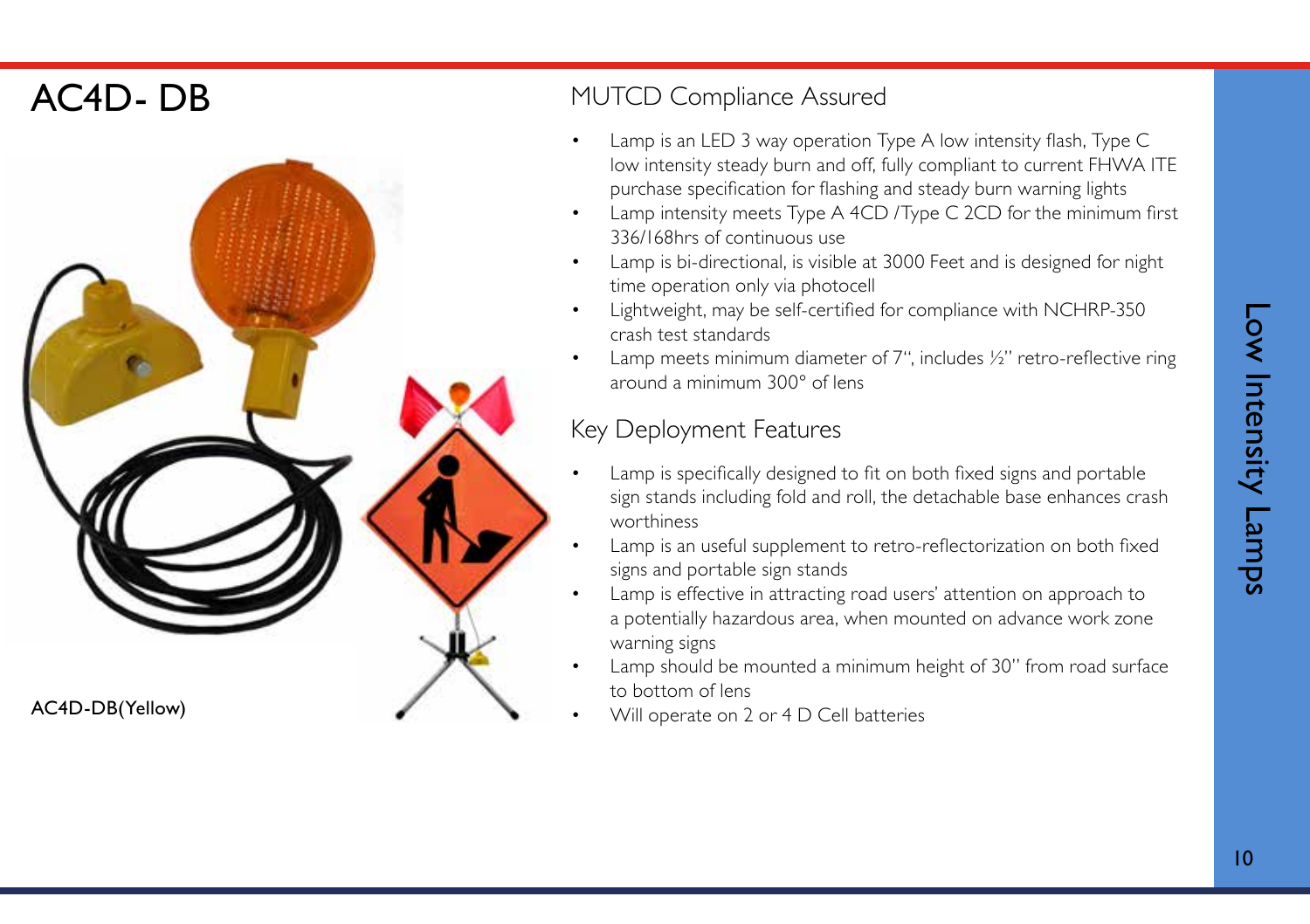## **TrafiLITE** Incandescent





TLW2S Steady Burn Amber TLW2S-R Red TLW6S Flashing Amber TLW6S-R Red TLW8S 3-Way (Flash-Steady-Off) Amber TLW8S-R Red

## MUTCD Compliance Assured

- Lamp uses a tungsten filament bulb, available as either a 3 way operation Type A low intensity flash, Type C low intensity steady burn and off, or Type A only or Type C only, fully compliant to current FHWA ITE purchase specification for flashing and steady burn warning lights
- Lamp intensity meets Type A 4CD /Type C 2CD for the minimum first 336/168hrs of continuous use
- Lamp is bi-directional, is visible at 3000 Feet and is designed for night time operation only via photocell
- Lightweight, may be self-certified for compliance with NCHRP-350 crash test standards
- Lamp meets minimum diameter of 7", includes  $\frac{1}{2}$ " retro-reflective ring around a minimum 300° of lens

## Key Deployment Features

- Lamp shall be mounted on signs or channelizing devices in a manner that, if hit by an errant vehicle, will not be likely to penetrate the windshield
- Lamp shall be spaced to match the channelizing device spacing requirements. The maximum spacing for warning lights should be identical to the channelizing device spacing requirements
- Lamp is an useful supplement to retro-reflectorization on signs and channelizing devices
- Lamp is effective in attracting road users' attention on approach to a potentially hazardous area, when mounted on advance work zone warning signs
- Channelizing devices include vertical panels, drums, barricades, and longitudinal channelizing devices
- Lamp should be mounted a minimum height of 30" from road surface to bottom of lens
- Type C warning lights may be used during night time hours to delineate the edge of the traveled way
- When used to delineate a curve, Type C warning lights should only be used on devices on the outside of the curve, and not on the inside of the curve
- Available in red or amber lens, will operate on 1 or 2 off 6V lantern batteries or 4 D Cell cartridges

Low Intensity Lamps Low Intensity Lamps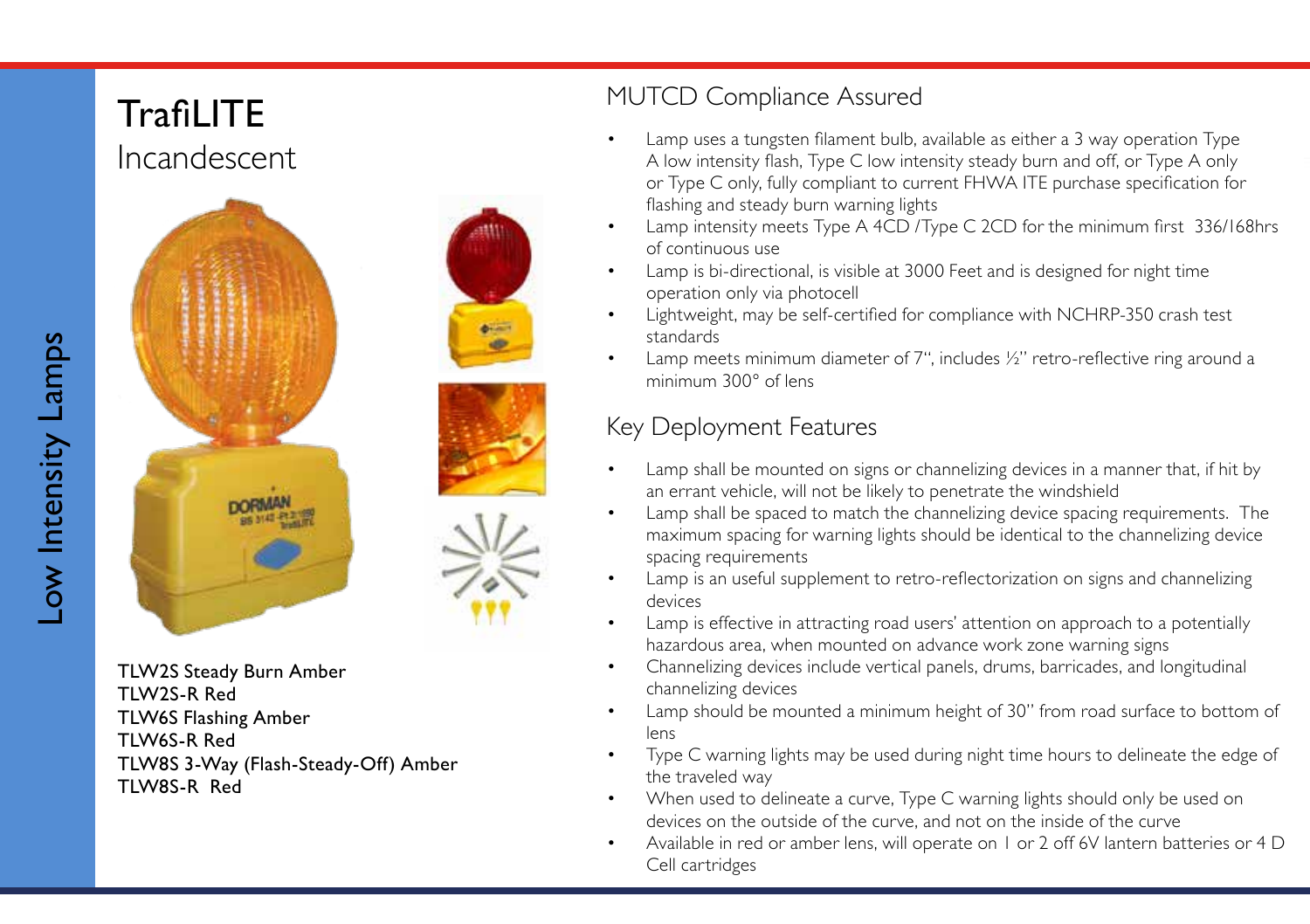## MAC4D











MAC4D-DB(Yellow) MAC4D-DB-OR(Orange) MAC4D-DB- BK(Black) MAC4D-DB-GR(Green) MAC4D-DB-BL(Blue)

- MUTCD Compliance Assured<br>• Lamp is an LED, 3 way operation Type A low intensity flash, Type C low intensity steady burn and off, fully compliant to current FHWA ITE purchase specification for flashing and steady burn warning lights
- Lamp intensity meets Type A 4CD /Type C 2CD for the minimum first 336/168hrs of continuous use
- Lamp is Uni-directional, is visible at 3000 Feet and is designed for night time operation only via photocell
- Lightweight, may be self-certified for compliance with NCHRP-350 crash test standards
- Lamp meets minimum diameter of 7", includes  $\frac{1}{2}$ " retro-reflective ring around a minimum 300° of lens

- Key Deployment Features<br>• Lamp shall be mounted on signs or channelizing devices in a manner that, if hit by an errant vehicle, will not be likely to penetrate the windshield
- Lamp shall be spaced to match the channelizing device spacing requirements
- The maximum spacing for warning lights should be identical to the channelizing device spacing requirements
- Lamp is an useful supplement to retro-reflectorization on signs and channelizing devices
- Lamp is effective in attracting road users' attention on approach to a potentially hazardous area, when mounted on advance work zone warning signs
- Channelizing devices include vertical panels, drums, barricades, and longitudinal channelizing devices
- Lamp should be mounted a minimum height of 30" from road surface to bottom of lens
- Type C warning lights may be used during night time hours to delineate the edge of the traveled way
- When used to delineate a curve, Type C warning lights should only be used on devices on the outside of the curve, and not on the inside of the curve
- Will operate on 2 or 4 D Cell batteries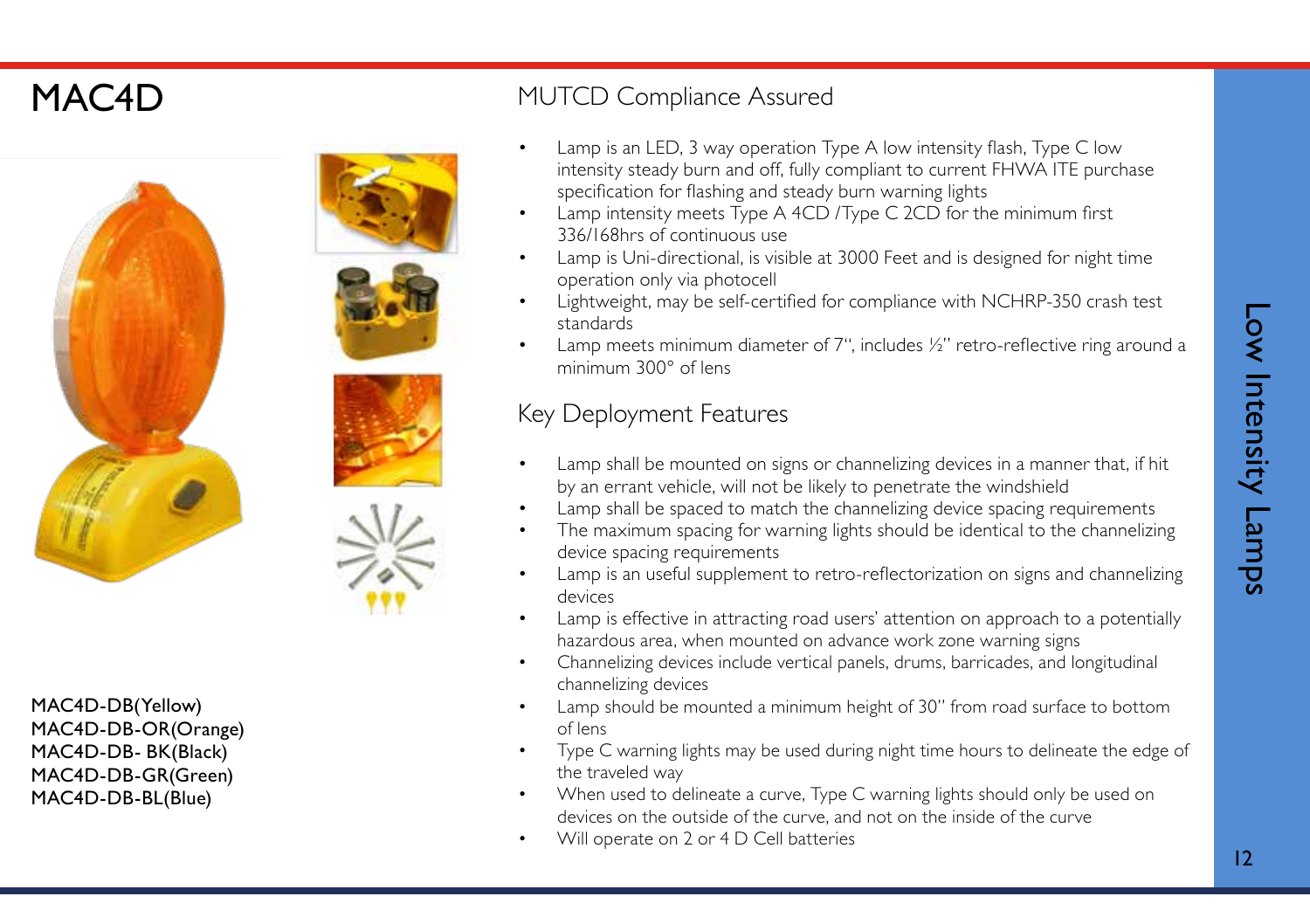

TLL8S 3-Way (Flash-Steady-Off) Amber TLL8S-R Red

## **TrafiLITE LED** MUTCD Compliance Assured

- Lamp is an LED, 3 way operation Type A low intensity flash, Type C low intensity steady burn and off, fully compliant to current FHWA ITE purchase specification for flashing and steady burn warning lights
- Lamp intensity meets Type A 4CD /Type C 2CD for the minimum first 336/168hrs of continuous use
- Lamp is bi-directional, is visible at 3000 Feet and is designed for nighttime operation only via photocell
- Lightweight, may be self-certified for compliance with NCHRP-350 crash test standards
- Lamp meets minimum diameter of 7", includes  $\frac{1}{2}$ " retro-reflective ring around a minimum 300° of lens

- Lamp shall be mounted on signs or channelizing devices in a manner that, if hit by an errant vehicle, will not be likely to penetrate the windshield
- Lamp shall be spaced to match the channelizing device spacing requirements. The maximum spacing for warning lights should be identical to the channelizing device spacing requirements
- Lamp is an useful supplement to retro-reflectorization on signs and channelizing devices
- Lamp is effective in attracting road users' attention on approach to a potentially hazardous area, when mounted on advance work zone warning signs
- Channelizing devices include vertical panels, drums, barricades, and longitudinal channelizing devices
- Lamp should be mounted a minimum height of 30" from road surface to bottom of lens.
- Type C warning lights may be used during nighttime hours to delineate the edge of the traveled way
- When used to delineate a curve, Type C warning lights should only be used on devices on the outside of the curve, and not on the inside of the curve
- Available in red or amber lens, will operate on 6V Lantern battery or 4 D Cell battery cartridge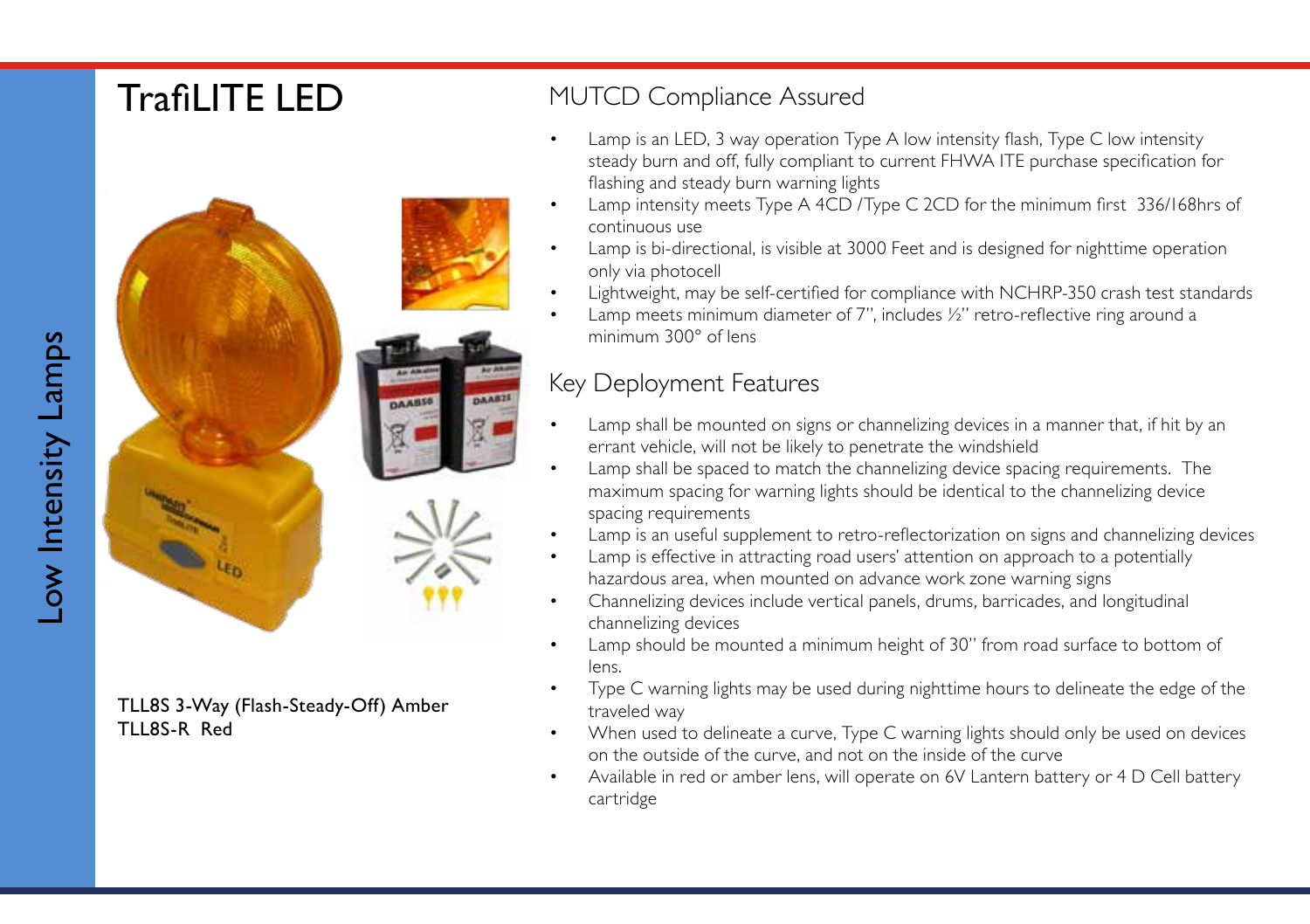

B4DH (Yellow)

## **B4DH** MUTCD Compliance Assured

- Lamp is an LED Type B high intensity flash, fully compliant to current FHWA ITE purchase specification for flashing and steady burn warning lights
- Lamp intensity meets Type B 35D for the minimum first 168hrs of continuous use
- Lamp is uni-directional, is designed for 24/7 operation and is visible at 1000 Feet on a sunny day without the sun directly on or behind the device
- Lightweight, may be self-certified for compliance with NCHRP-350 crash test standards
- Lamp meets minimum diameter of  $7$ ", includes  $\frac{1}{2}$ " retro-reflective ring around a minimum 300° of lens

- Key Deployment Features<br>• Lamp shall be mounted on signs in a manner that, if hit by an errant vehicle, will not be likely to penetrate the windshield
- Lamp is an useful supplement to retro-reflectorization on signs
- Type B High-Intensity Flashing warning lights are used to warn road users during both daylight and nighttime hours that they are approaching a potentially hazardous area
- Type B warning lights are designed to operate 24 hours per day and may be mounted on advance warning signs or on independent supports
- Lamp should be mounted a minimum height of 30" from road surface to bottom of lens
- User Modes: Flashing/Dim, Flashing/No Dim, or Off. Dims light to 50% at night to extend battery life
- Will operate on 2 or 4 D Cell batteries
- Supplied with a visor to aid with elimination of sun glare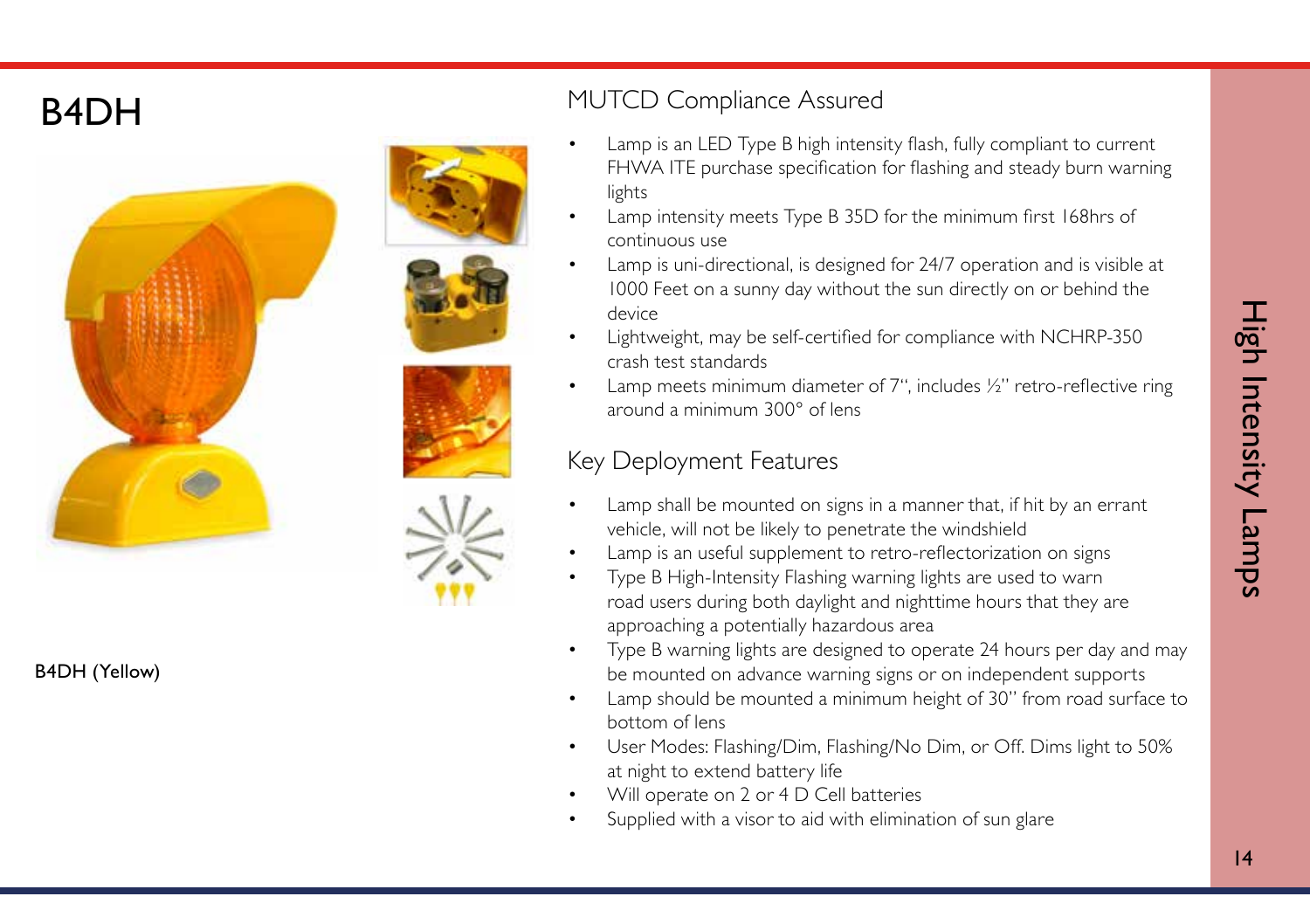

B4DH-SL (Yellow)

- B4DH-SL MUTCD Compliance Assured<br>• Lamp is powered by "smart circuit " solar panel with lens integrated solar rechargeable battery cells, back up D-cell batteries, or a combination of both
	- Lamp is an LED Type B high intensity flash, fully compliant to current FHWA ITE purchase specification for flashing and steady burn warning lights
	- Lamp intensity meets Type B 35D for the minimum first 168hrs of continuous use
	- Lamp is uni-directional, is designed for 24/7 operation and is visible at 1000 Feet on a sunny day without the sun directly on or behind the device
	- Lightweight, may be self-certified for compliance with NCHRP-350 crash test standards.
	- Lamp meets minimum diameter of 7", includes  $\frac{1}{2}$ " retro-reflective ring around a minimum 300° of lens

- Key Deployment Features<br>• Solar power provides longer operational life, charging even in overcast conditions and greatly reduces the frequency of battery changes thus increasing worker safety and reducing battery disposal costs
- Maintenance free operational life is circa 5yrs in optimal conditions with our "Smart Circuit" solar technology, no more trickle charging of D cells
- Integrated lens solar cells charge time: 48 hrs in optimal sunlight. Solar cell life: Flashing Dim mode (from full charge) - 5 days. Solar cell life: Flashing No Dim Mode (from full charge) - 3 days
- Lamp shall be mounted on signs in a manner that, if hit by an errant vehicle, will not be likely to penetrate the windshield
- User Modes: Flashing/Dim, Flashing/No Dim, or Off. Dims light to 50% at night to extend battery life
- Lamp is an useful supplement to retro-reflectorization on signs
- Type B high-intensity flashing warning lights are used to warn road users during both daylight and night time hours that they are approaching a potentially hazardous area
- Type B warning lights are designed to operate 24 hours per day and may be mounted on advance warning signs or on independent supports
- Lamp should be mounted a minimum height of 30" from road surface to bottom of lens
- Will operate on 2 or 4 D-cell batteries, integrated lens solar cells, or a combination of both. It is recommended that 4 "D" cell batteries be installed for optimal performance
- Supplied with a visor to aid with elimination of sun glare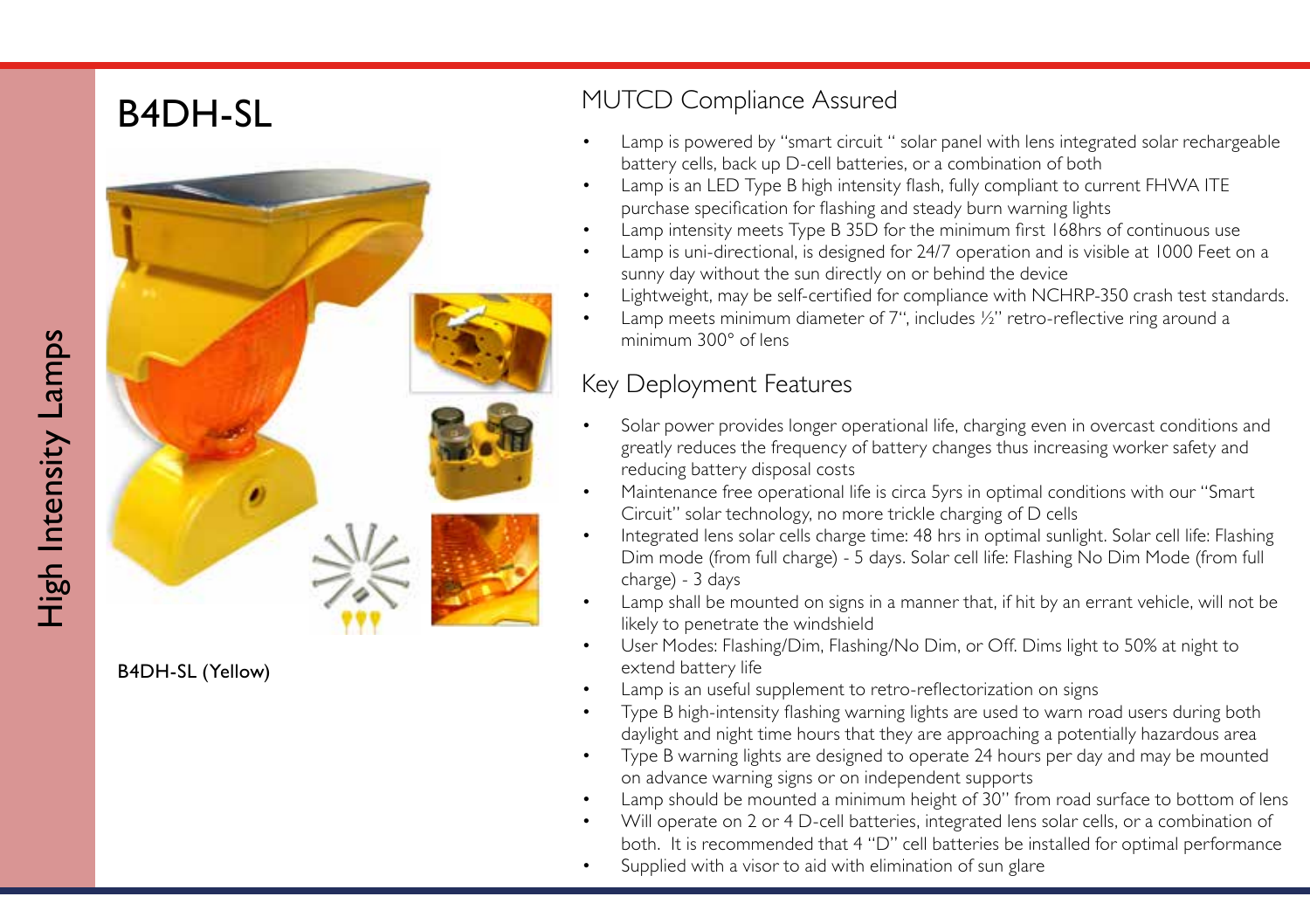## B4DH-DB



B4DH-DB (Yellow)

### MUTCD Compliance Assured

- Lamp is an LED Type B high intensity flash, fully compliant to current FHWA ITE purchase specification for flashing and steady burn warning lights
- Lamp intensity meets Type B 35D for the minimum first 168hrs of continuous use
- Lamp is uni-directional, is designed for 24/7 operation and is visible at 1000 Feet on a sunny day without the sun directly on or behind the device
- Lightweight, may be self-certified for compliance with NCHRP-350 crash test standards
- Lamp meets minimum diameter of 7", includes  $\frac{1}{2}$ " retro-reflective ring around a minimum 300° of lens

- Lamp is specifically designed to fit on both fixed signs and portable sign stands including fold and roll, the detachable base enhances crash worthiness
- Lamp is an useful supplement to retro-reflectorization on both fixed signs and portable sign stands
- Type B High-Intensity Flashing warning lights are used to warn road users during both daylight and night time hours that they are approaching a potentially hazardous area
- Type B warning lights are designed to operate 24 hours per day and may be mounted on advance warning signs or on independent supports
- Lamp should be mounted a minimum height of 30" from road surface to bottom of lens
- Will operate on 2 or 4 D Cell batteries
- User Modes: Flashing/Dim, Flashing/No Dim, or Off. Dims light to 50% at night to extend battery life
- Supplied with a visor to aid with elimination of sun glare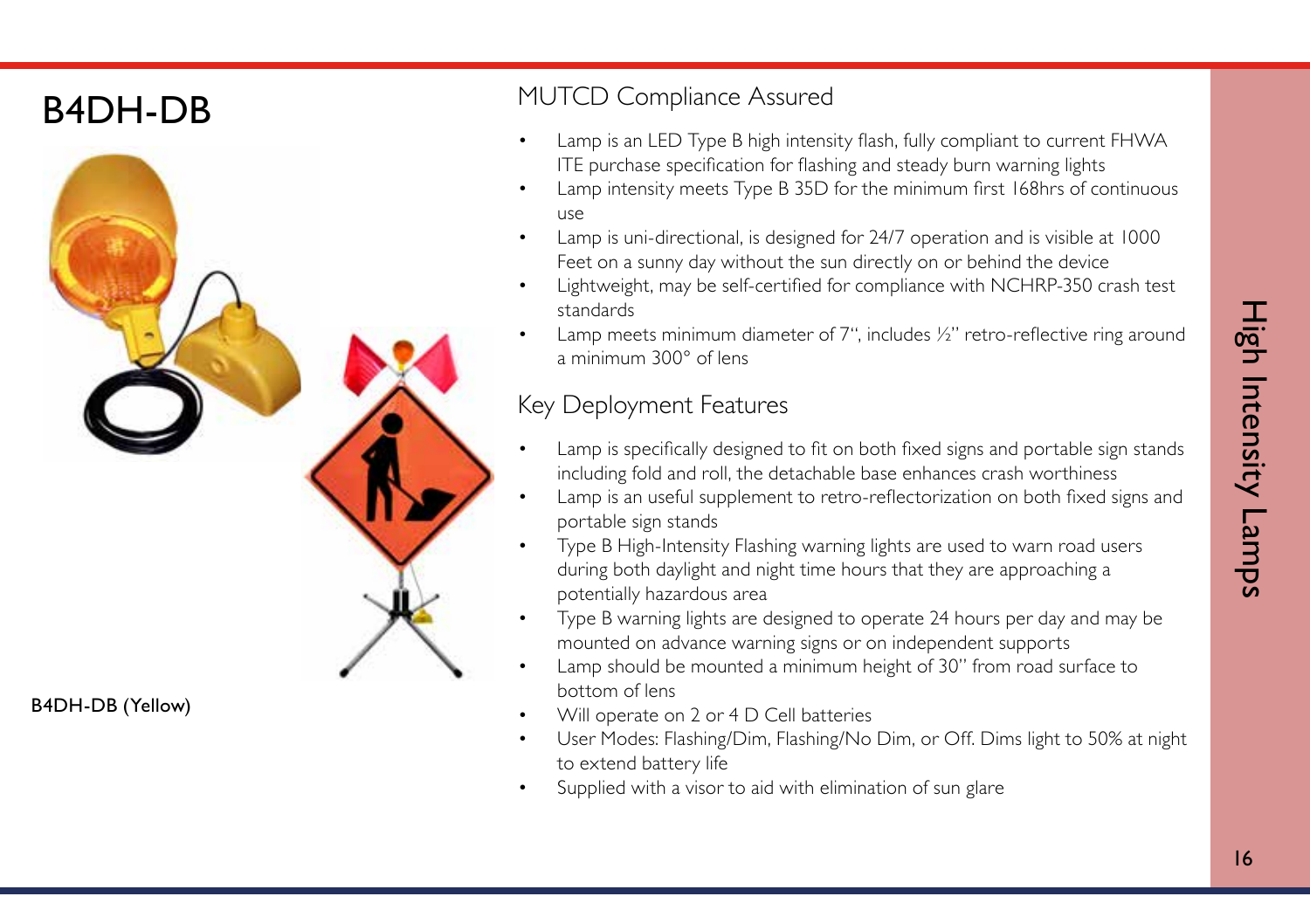

BSL6N/AW/P/N/AA

# TrafiBLITE MUTCD Compliance Assured<br>  $\bullet$  Lamp is an LED Type B bigh intensi

- Lamp is an LED Type B high intensity flash, fully compliant to current FHWA ITE purchase specification for flashing and steady burn warning lights
- Lamp intensity meets Type B 35D for the minimum first 168hrs of continuous use
- Lamp is uni-directional, is designed for 24/7 operation and is visible at 1000 Feet on a sunny day without the sun directly on or behind the device
- Lightweight, may be self-certified for compliance with NCHRP-350 crash test standards
- Lamp meets minimum diameter of 7", includes  $\frac{1}{2}$ " retro-reflective ring around a minimum 300° of lens

- Lamp shall be mounted on signs in a manner that, if hit by an errant vehicle, will not be likely to penetrate the windshield
- Lamp is an useful supplement to retro-reflectorization on signs
- Type B high-intensity flashing warning lights are used to warn road users during both daylight and night time hours that they are approaching a potentially hazardous area
- Type B warning lights are designed to operate 24 hours per day and may be mounted on advance warning signs or on independent supports
- Lamp should be mounted a minimum height of 30" from road surface to bottom of lens
- User Modes: Flashing/Dim, Flashing/No Dim, or Off. Dims light to 50% at night to extend battery life
- Will operate on 1 or 2 6V Lantern Batteries or 4 D Cell cartridges Supplied with a visor to aid with elimination of sun glare
-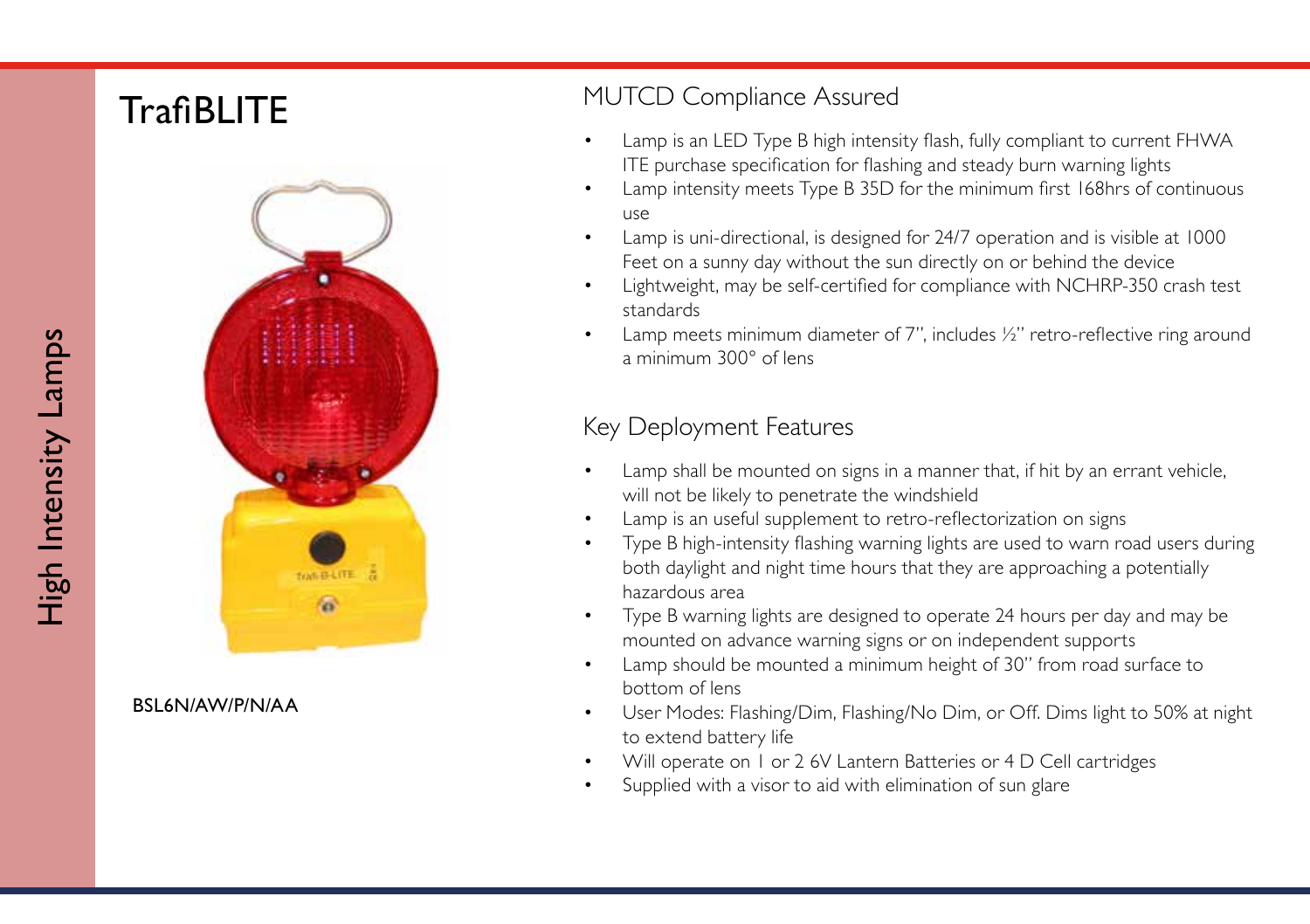## UniLAMP

## Incandescent



UCW2N - Steady UCW2S - Steady with Photocell UCW6N - Flashing UCW6S - Flashing with Photocell

- Lamp is a tungsten filament 360 degree utility warning lamp
- Four versions are available Flashing '24/7' and Flashing 'Dusk till Dawn', Steady '24/7' and Steady 'Dusk till Dawn'
- Lamp is an useful supplement to retro-reflectorization on barricades
- Twist action lens to activate
- Supplied with integral cone bracket, tie loop and barrier fixing bolt as standard
- Will operate on 1 off 6V lantern battery
- Available in Red, Green, Amber, Blue and Clear lens colours

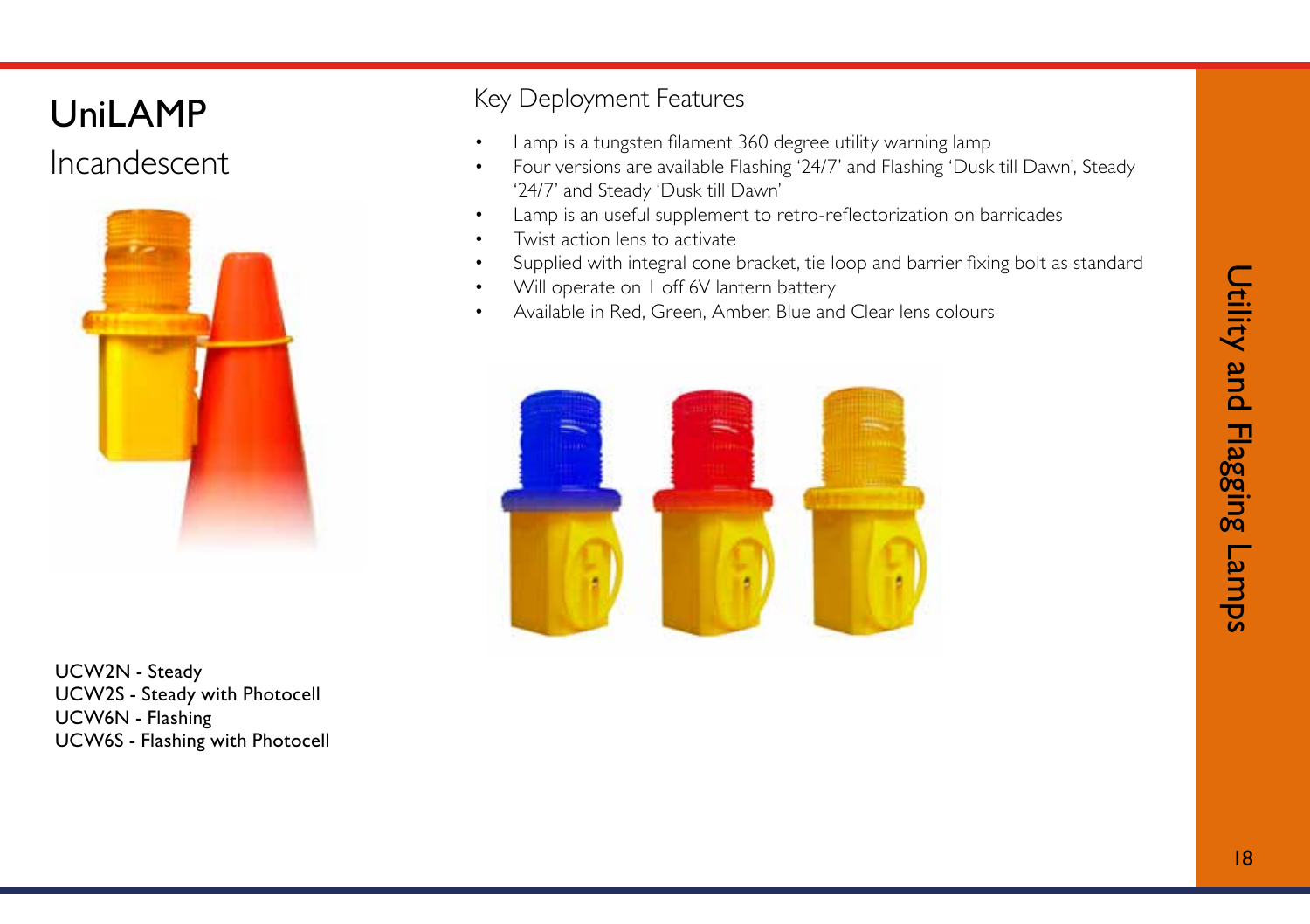# FL360 Flagging Key Deployment Features



FL28/GG/E/N/LD(Green) FL28/RR/E/N/LD(Red) FL28/YY/E/N/LD(Yellow)

- LED hand portable flagging lantern specifically designed to be suitable for the protection of employees performing work under flagging and work zone safety warning in accordance with Transit and Light Rail regulations
- True 360 degree UL Recognized high impact thermoplastic fresnel lens optics
- Lantern colours are available in Red, Green and Yellow in accordance with 1931 CIE Chromaticity Diagram
- Lantern exceeds a 360 degree rotational minimum intensity of 4.7cd for yellow, 4.4cd for green and 11.2cd for red along the horizontal plane
- Reliable and Simple twist action lens switch to activate between steady burn, flash and off modes
- Switch rated for minimum 1000 cycles as pat of UL61058 2013, test standard for special-use switches
- Flash Rate 90 times per minute
- Lightweight at 650g including base and batteries
- Lantern body is constructed from UL Recognized high impact thermoplastic materials
- Lantern comes complete with removable combination free standing and magnetic rubber base
- 229 Newton magnetic base allows for perpendicular mounting
- 3ft and 10ft drop tested on concrete floor for rugged operation
- Independently rain tested to UL153 requirements
- 1/2" Eyelets are molded onto both sides of the lantern body for rope or clip on attachment
- Includes a flashing colored LED low battery indicator
- Operates on 2 D cell batteries
- Best In class run time within optical performance requirements of 60 hrs steady, 150hrs flash mode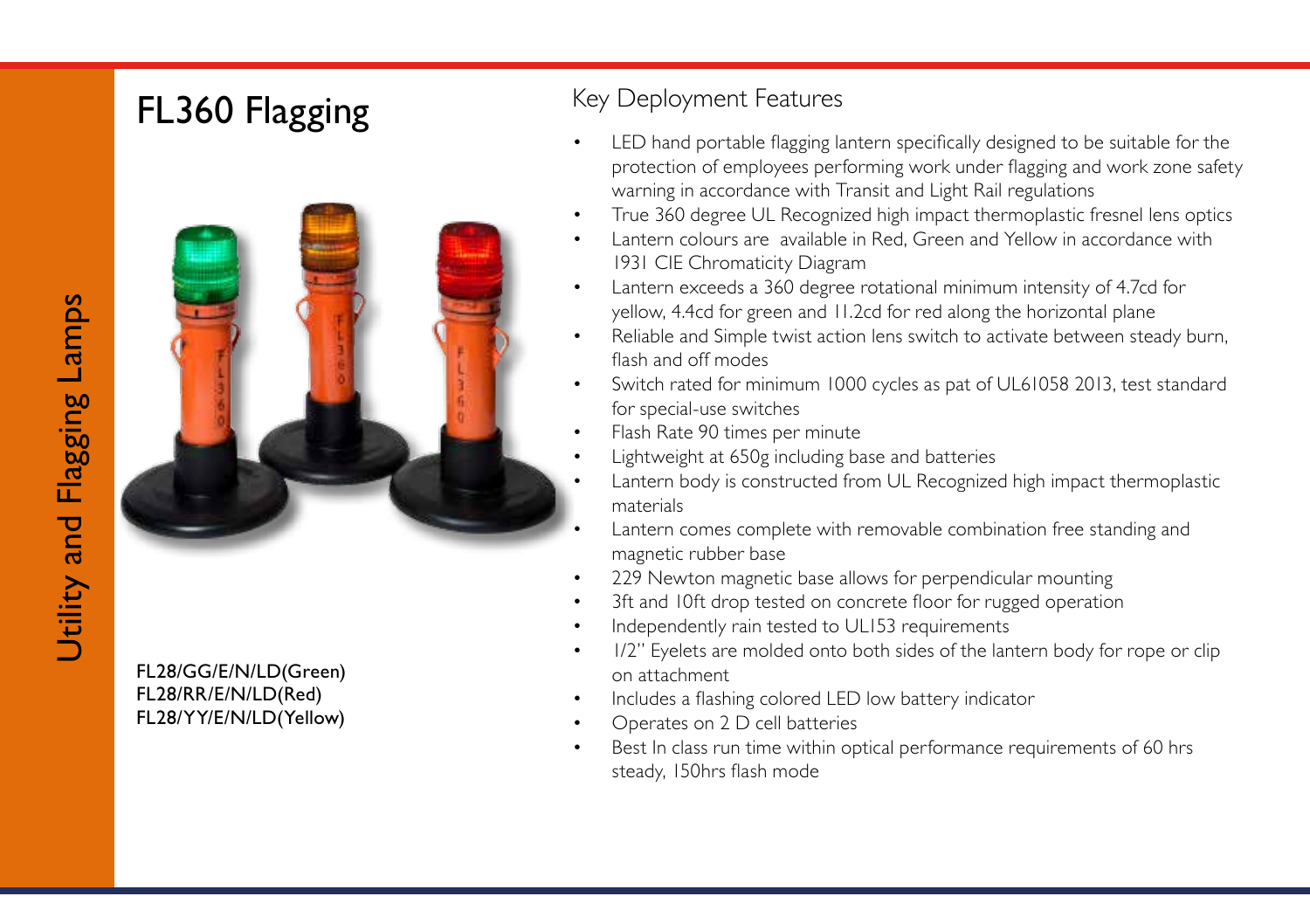## Trafi Beacon

TBMR 12 AMB MGC (Halogen Rotating)



## Xenon Beacon

TBSX DV AMB MGC (Xenon Double Hit)



## Mini Xenon

TBMX 12 AMB MGU (Mini Xenon Single Hit)

### MUTCD Compliance Assured

- Although vehicle hazard warning lights are permitted to be used to supplement high-intensity rotating, flashing, oscillating, or strobe lights, they shall not be used instead of high-intensity rotating, flashing, oscillating, or strobe lights
- During normal daytime maintenance operations, the functions of flashing warning beacons may be provided by high-intensity rotating, flashing, oscillating, or strobe lights on a maintenance vehicle

- Key Deployment Features<br>• Choice of Extremely bright Xenon or Rotating Quartz Halogen
- Halogen rotating beacon runs directly from drive motor for quiet and efficient operation
- All lenses are robust, and use high clarity polycarbonate computer generated 360 optics
- Double hit Xenon available to maximize visibility
- Miniature single hit xenon low profile design, ideal for removing and storing in vehicle, when not in use
- All beacons available with magnetic suction cup wind tested bases
- Trafi and Xenon Beacon also available in bolt on versions
- Hard wire kits and prewired 12V outlet plug adaptor options available
- Beacons available in Red, Yellow, Green and Blue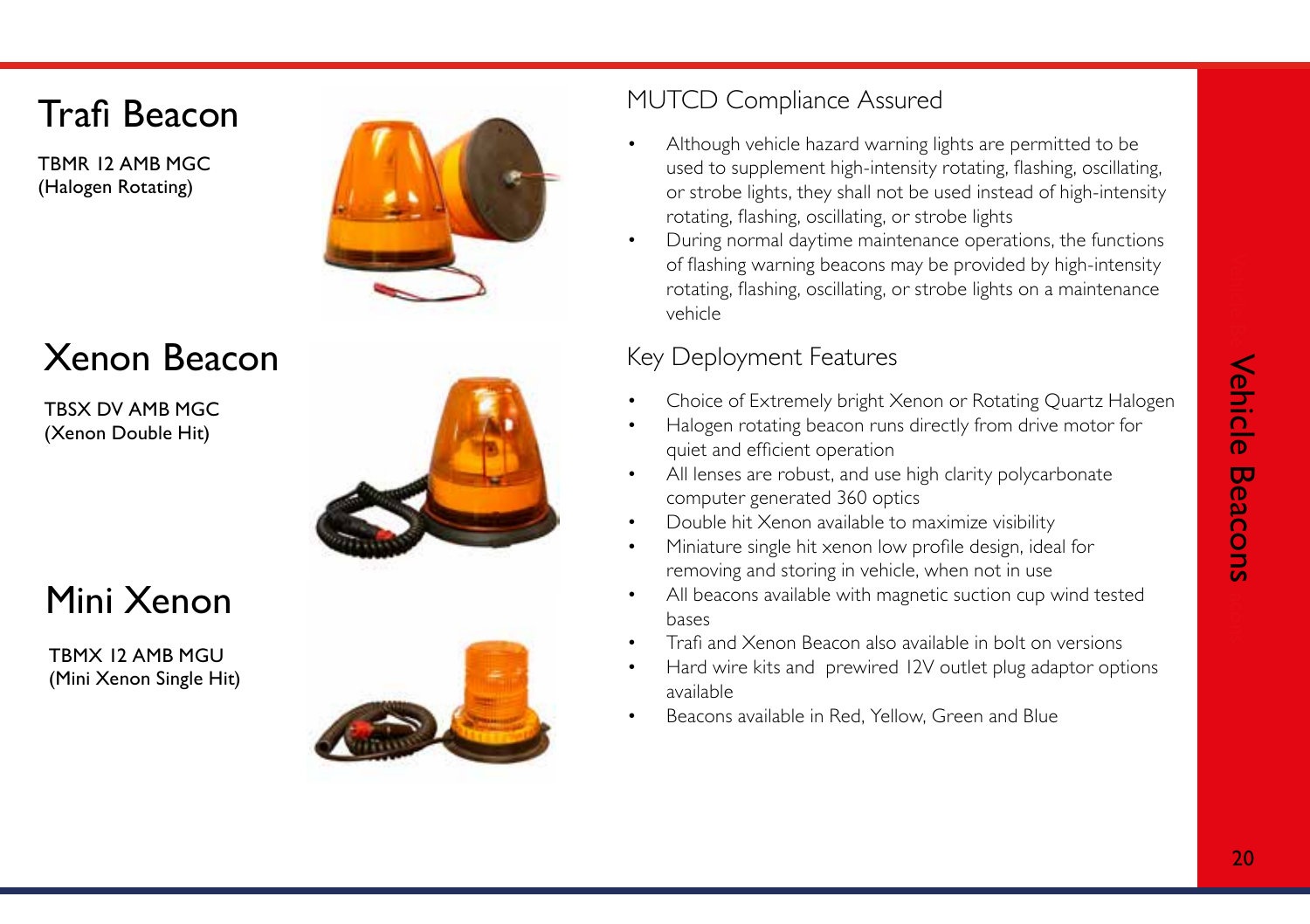### Lamp Accessories:

Solar Lamps apart, the lamp range run off either D Cell or 6 V lantern batteries.

Unipart Dorman supply a range of high quality Zinc Air Alkaline 6V batteries in 25amphr (DAAB25) and 50amphr (DAAB50) versions which offer best in class performance of up to 8 x the life of Zinc Carbon and 2x life of standard Heavy Duty Alkalines.



Barricade bolt mount lamps are supplied with vandal resistant steel mounting bolts with special shaped ratchet attachment, kits also include keys for selecting different lamp operating modes.

5 lamp storage trays are available for our range of 6V Lamps.



Five lamp Emergency Services equipment bag for ConeLITE Synchro Part No : BE36